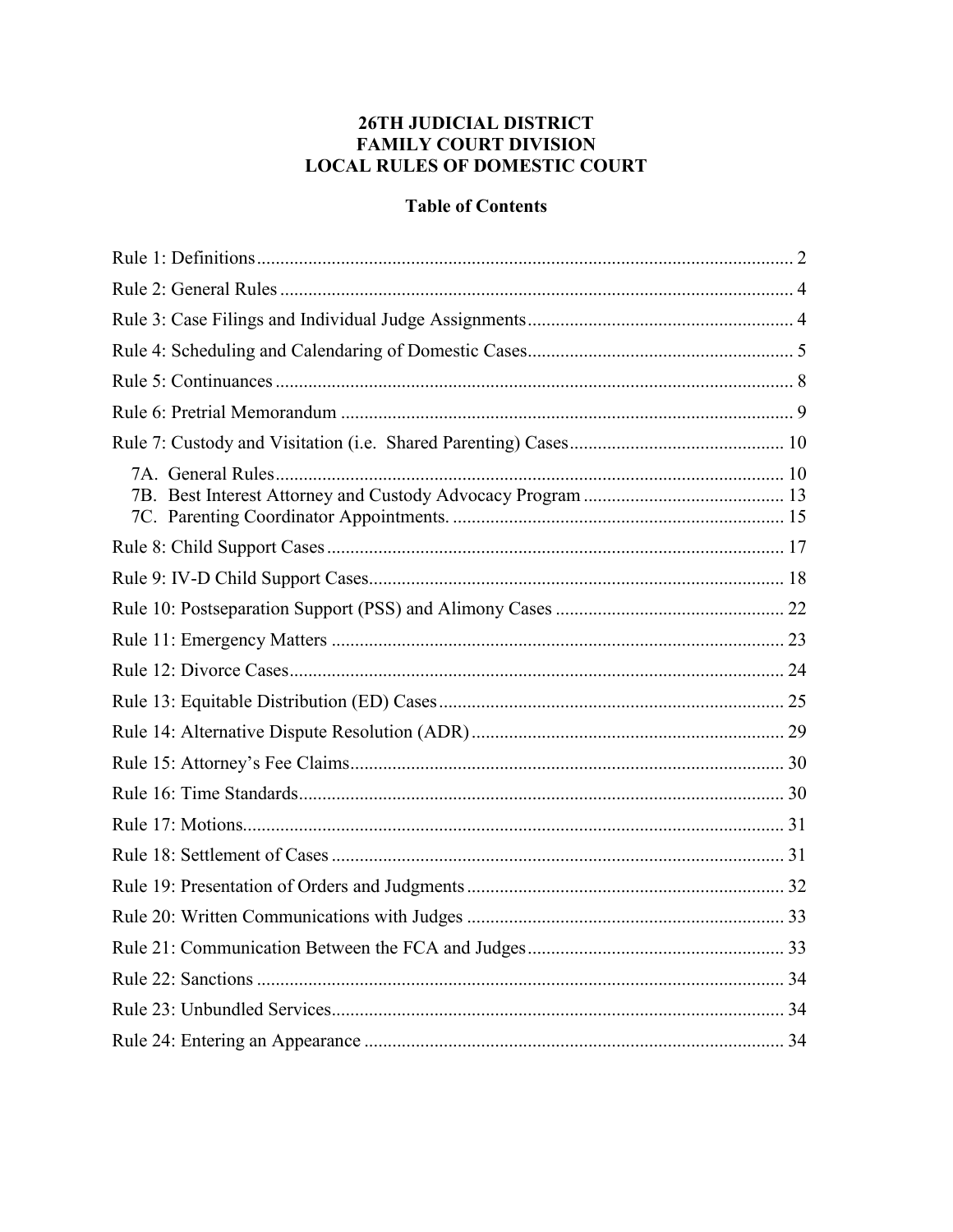#### **26TH JUDICIAL DISTRICT FAMILY COURT DIVISION LOCAL RULES OF DOMESTIC COURT**

#### **Rule 1: Definitions**

AFS, currently [CCF-31:](http://www.nccourts.org/Courts/CRS/Policies/LocalRules/Documents/647.xls) Affidavit of Financial Standing, or Financial Affidavit. The disclosure provisions of this form are deemed to be part of these rules.

Alternative Dispute Resolution (ADR): a procedure for settling a dispute by means other than litigation before a judge, such as arbitration, mediation, or judicial settlement conference.

Assigned Judge: the judge assigned to a Domestic Case.

Child Support Cases: all claims for child support, both temporary and permanent, except those made in IV-D cases and Domestic Violence Cases.

Children: The child/children who are the subject of a custody, visitation, or child support claim or court proceeding.

Clerk: The Clerk of Superior Court for the 26th Judicial District.

Council for Children's Rights: Child Advocacy agency and its successors or designees.

Courtroom Clerk: The assistant or deputy Clerk assigned to a particular Courtroom.

Custody Mediation: The statutory process in which both Parties meet with a mediator to attempt to develop a Parenting Agreement. Also refers to the group orientation required of all Parties ordered to participate in Custody Mediation.

Domestic Cases: Cases involving claims under Chapter 50 of the N.C.G.S. and all other cases involving family law disputes, such as a breach of a separation agreement, and motions to modify or enforce court orders, but do not include juvenile cases under Chapter 7B of the N.C.G.S.

Domestic Violence Cases (50B Cases): Cases involving claims of domestic violence brought under Chapter 50B of the N.C.G.S.

DOS: The Parties' date of separation.

ED: Equitable Distribution.

Ex Parte Communication: A communication with the judge, either written or verbal, by one Party without the other Party being present or consenting to the communication.

FCA: The Family Court Administrator and his/her staff.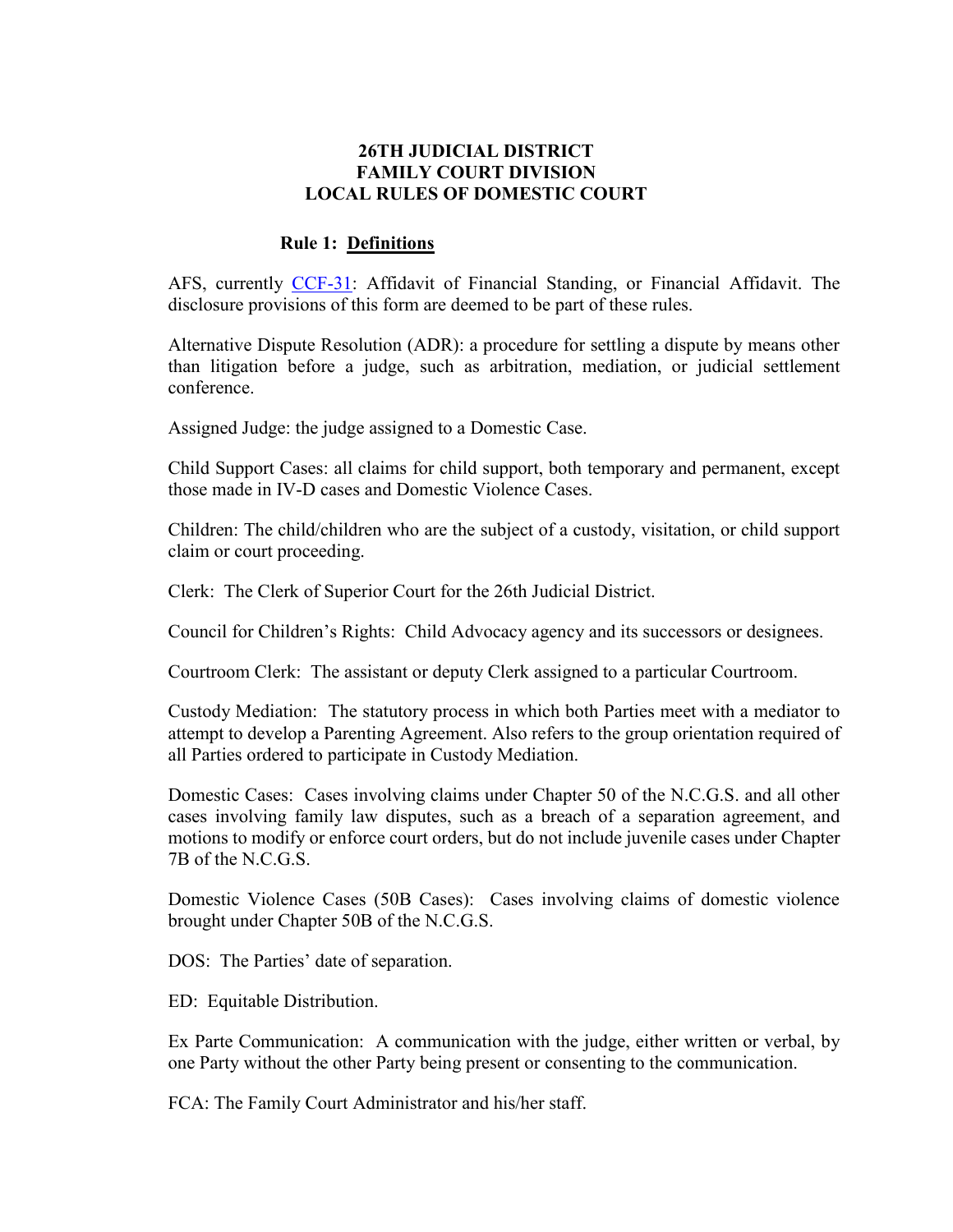Guidelines Cases: Child Support Cases in which the combined gross annual income of both Parties does not exceed the maximum amount in the current North Carolina Child Support Guidelines and in which neither Party seeks a deviation from the Child Support Guidelines.

IV-D Cases: Child Support Cases processed through the North Carolina Child Support Enforcement Agency (CSE).

N.C.G.S.: The North Carolina General Statutes.

Party: A litigant in a case. For purposes of service the word generally means and refers to the litigant's attorney of record.

Parent Education: The course that is offered by an agency approved by the Family Court Administrator's Office, required for parents and other parties who are involved in a custody or visitation case.

Pleading: Any document filed with the Clerk in which a Party seeks some form of relief, including but not limited to complaints, counterclaims, and motions.

Pro Se Litigant: A Party who represents himself or herself in a case without an attorney.

Secured Leave: A designated period of personal leave in which Attorneys are authorized to be free from the demands of professional responsibility.

Serve: To provide a copy of a document to the other Party in the manner required by the NC Rules of Civil Procedure, including mail, fax, and personal delivery. E-mail may be used in addition to, but not instead of, the other methods. When, under these rules, a document is required to be served on or before some date, it must reach the recipient by that date. In the case of mail, it shall be sufficient if the document is deposited into the mail three days in advance of the date in question.

Service, Proof of: Service and proof of service shall be as required by [N.C.G.S. 1A-1 Rule](http://www.ncga.state.nc.us/EnactedLegislation/Statutes/HTML/BySection/Chapter_1A/GS_1A-1,_Rule_5.html)  [5\(b\).](http://www.ncga.state.nc.us/EnactedLegislation/Statutes/HTML/BySection/Chapter_1A/GS_1A-1,_Rule_5.html) Proof of service by email (where permitted by these Rules) shall be by certificate of service with a copy of the email.

Supervised Exchange: A provision in a court order that requires a neutral third party to oversee the exchange of a child between separated or divorced parents or caretakers. For available service providers, contact the Family Court Administrator's Office.

Supported Visitation: A provision in a court order that requires a trained visitation monitor to be present and observe the visitation of a child with a parent or caretaker. For available service providers, contact the Family Court Administrator's Office.

UIFSA Cases: Cases brought under the Uniform Interstate Family Support Act [\(Chapter](http://www.ncga.state.nc.us/gascripts/statutes/statutelookup.pl?statute=52C)  [52C of the N.C.G.S.](http://www.ncga.state.nc.us/gascripts/statutes/statutelookup.pl?statute=52C)).

Uncontested Divorce: Cases in which there is no dispute about the requested divorce.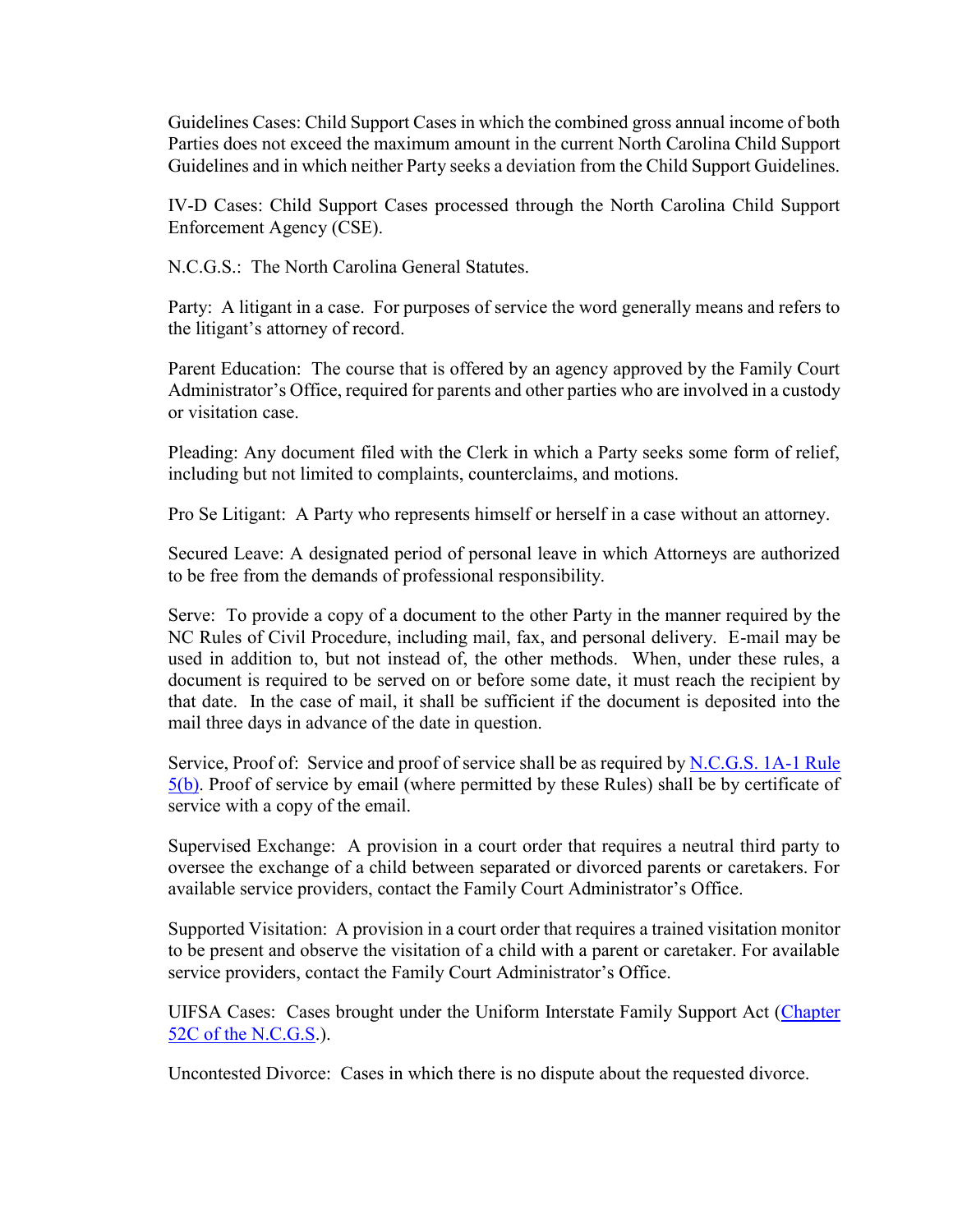## **Rule 2: General Rules**

- 2.1 These Local Rules of Domestic Court are promulgated in compliance with Rule 2 of the General Rules of Practice for the Superior and District Courts.
- 2.2 These rules and all amendments hereafter shall be filed with the Clerk and may be cited accordingly as Local Rules of Domestic Court.
- 2.3 These rules are not complete in every detail and will not cover every situation that may arise. In the event that these rules do not cover a specific matter, the Family Court Administrator is authorized to act in his or her discretion, subject to consultation with the Chief District Court Judge or Assigned Judge.
- 2.4 Where forms are specified to be used, Parties shall use either the specified forms or a form that contains the same verbiage.
- 2.5 The FCA shall maintain copies of these rules and associated forms and make them available to the public upon request. Click [here](http://www.nccourts.org/Courts/CRS/Policies/LocalRules/Documents/1030.pdf) to access a link to the rules, or go to <http://www.nccourts.org/Courts/CRS/Policies/LocalRules/Documents/1030.pdf>
- 2.6 These rules shall apply in all Domestic Cases and, when in conflict, shall supersede the District Court General Civil Rules. If there is no conflict between them, both sets of rules should be read in conjunction.

## **Rule 3: Case Filings and Individual Judge Assignments**

- 3.1 All Domestic Cases shall be initiated by filing a Pleading with the Clerk. The Clerk shall assign a case number at the time of initial filing and place the number upon the Pleading and the summons. All subsequent Pleadings filed with the Clerk and all subsequent communications with the Court shall contain the assigned case number.
- 3.2 All initial pleadings shall be accompanied by a coversheet using [Form AOC-CV-750](http://www.nccourts.org/Forms/Documents/303.pdf) (Revised). All coversheets shall indicate whether there is another pending domestic, juvenile, or domestic violence (50B) case involving both Parties to the case and/or their Children and the name of the judge, if any, assigned to the case(s). All coversheets accompanying initial filings shall include the current addresses of both Parties.
- 3.3 The Clerk shall randomly assign a Family Court Judge to each Domestic Case at the time of filing.

#### Exceptions:

- (a) Domestic Cases involving the same Parties shall be assigned to the same judge.
- (b) In a case in which only a Qualified Domestic Relations Order (QDRO) is sought, a judge shall not be assigned and the Parties shall be directed to the designated Judge assigned by the Chief District Court Judge.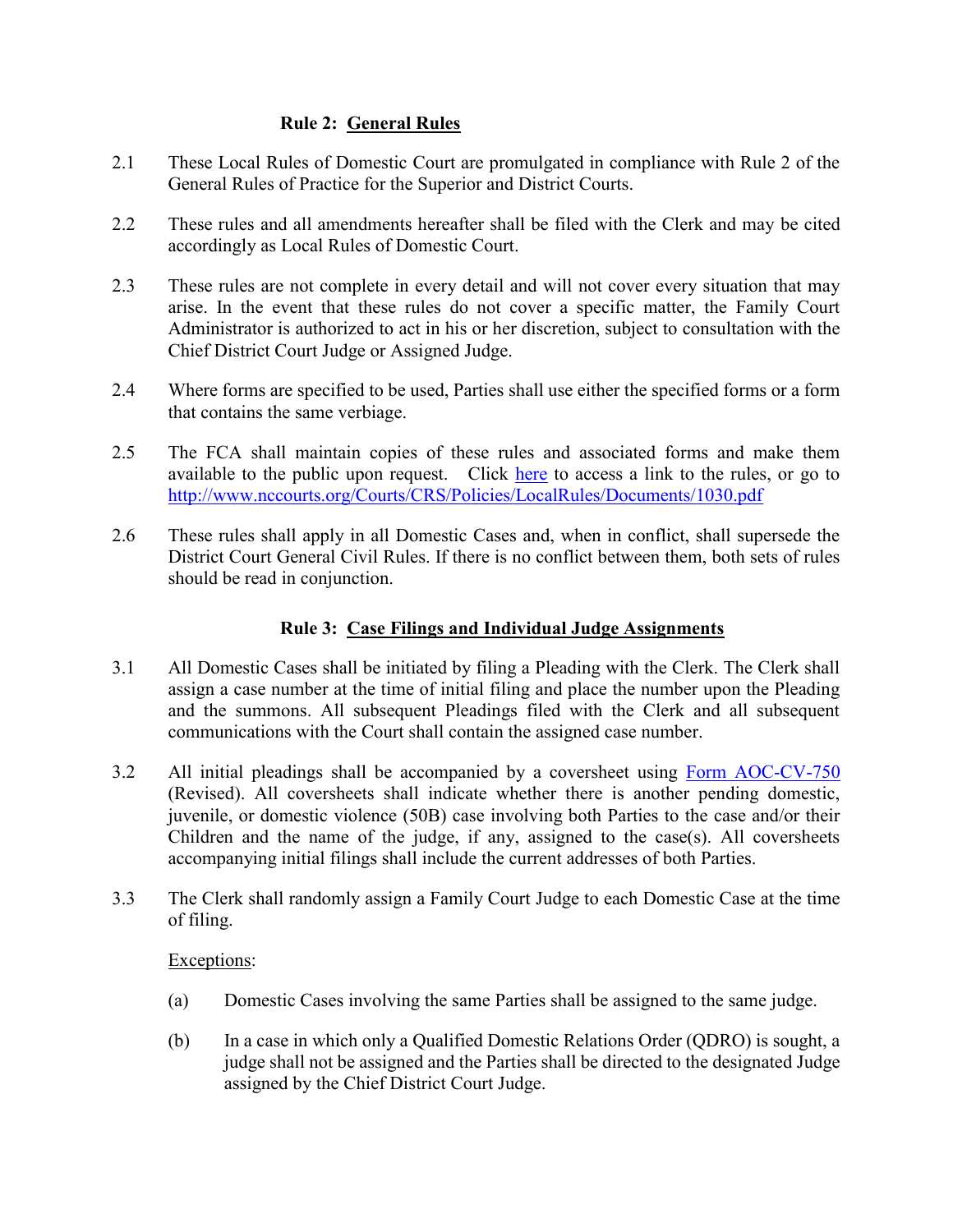- (c) IV-D, 50B, 50C, and Uncontested Divorce cases shall not be assigned to a judge except in 50B and 50C cases where a Chapter 50 action has also been filed.
- 3.4 The Clerk shall write the Assigned Judge's two or three letter code on all initial Pleadings and summons and shall enter the judge code into the computerized Civil Index System. All subsequent Pleadings and coversheets shall contain the judge code.
- 3.5 Disqualification and recusal of a judge is governed by Canon 3 of the Code of Judicial Conduct. Motions requesting the recusal of the Assigned Judge must be filed and served on the opposing Party and a copy delivered to the FCA's Office. The FCA will consult with the Assigned Judge to determine whether he or she will hear the motion or refer it to another judge. If the Assigned Judge elects to refer the motion for hearing, the FCA will randomly assign the motion for hearing. The date and time of the hearing will be scheduled and noticed by the FCA.

If the motion for recusal is granted, an order to that effect must be presented by the Parties to the FCA. The FCA shall randomly assign a new judge to the case.

3.6 When the FCA becomes aware of multiple Family Court cases pending before different judges that involve the same Parties and/or their Children, he or she shall, in consultation with the Assigned Judges in all pending cases and/or the Chief District Court Judge, determine whether to consolidate any or all of the cases, and shall inform the Parties and judges of the determination and any Court date changes, using Form CCF-59 (as provided by the Family Court Administrator's Office). This includes 50B cases in which a one-year protective order has already been entered.

Family Court judges shall also inform the FCA whenever Chapter 50 and 50B cases involving the same Parties, and/or their children, are identified or consolidated. The FCA shall ensure that a consolidation order is entered for each of these cases on Form CCF-59.

3.7 In all pleadings involving children, the Parties shall be referred to as "Mother" and "Father," or other appropriate term indicating the Parties' relationship to the children. In all pleadings not involving children, such as equitable distribution, post-separation support, alimony, etc., the Parties shall be referred to as "Husband" and "Wife." This terminology shall be used instead of "Plaintiff" and "Defendant" or in conjunction with such terms (e.g., "Plaintiff/Mother" or "Defendant/Father").

## **Rule 4: Scheduling and Calendaring of Domestic Cases**

- 4.1 The FCA shall schedule hearings and trials of Domestic Cases in accordance with these rules and under the supervision of the Chief District Court Judge.
- 4.2 With respect to non-court events, such as orientation for custody mediation and parent education, the FCA shall establish dates or deadlines for these events, and shall notify all Parties of same in writing.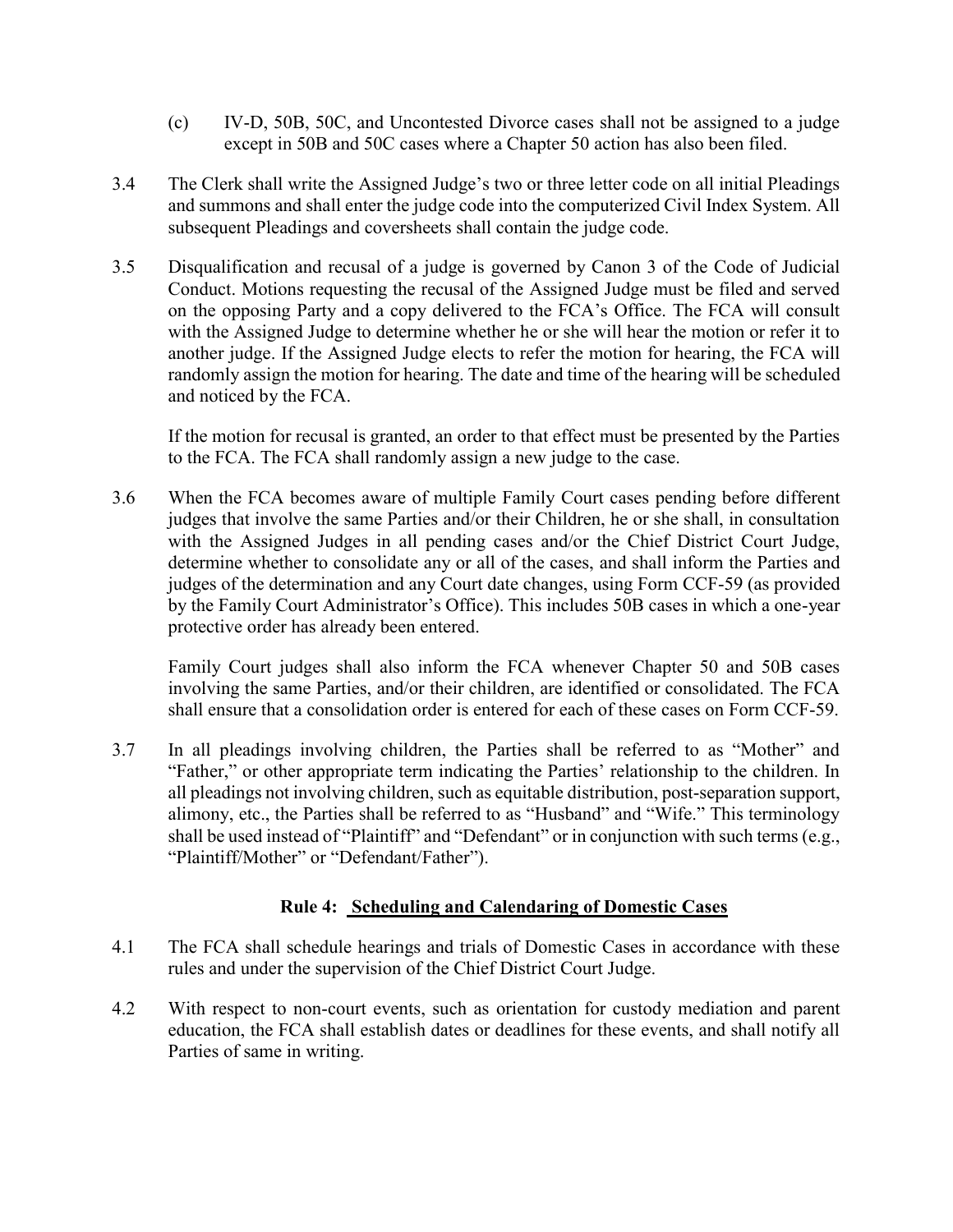- 4.3 With respect to court hearings on motions and other matters which are generally set on specific dates of a term of court (such as, for example, temporary child support, postseparation support, motions for contempt, and other motions):
	- (a) Either party may request the FCA to schedule a hearing. Attorneys may contact the FCA in person, by telephone, fax, or email to obtain a date. If the requesting Party is a pro se litigant who resides within 50 miles of the courthouse, he or she must appear in person and provide copies of the relevant pleadings to the FCA in order to obtain a date for a hearing.
	- (b) If a Party obtains a date for a hearing, the Party must serve a Notice of Hearing upon the other Party within three business days after obtaining the hearing date; the Party must also comply with the Rules of Civil Procedure with respect to the amount of notice to the other Party.
	- (c) If no Party requests a hearing within fourteen (14) days after filing a pleading which seeks relief, the FCA may assign a date for hearing the matter and shall cause the matter to be published in a calendar.
	- (d) No hearing date shall be assigned until the Pleading which requests relief is filed.
- 4.4 ED trial dates shall be scheduled by the Assigned Judge at the Initial Pre-Trial Conference (See [Local Rule 13\)](file:///C:/Users/iaptmt/AppData/Local/Microsoft/Windows/Temporary%20Internet%20Files/Content.Outlook/E54J69DD/2013-06-04%20Local%20Rules%20Final%20(2).docx%23Rule13).
- 4.5 IV-D hearings shall be scheduled by the Courtroom Clerk in Courtroom 8110.
- 4.6 Domestic Violence Protective Order Hearings (50B) are generally calendared in Courtroom 4110. However, when the same Parties have both a 50B and a Chapter 50 case, the following procedures shall apply:
	- (a) If the FCA or the judge assigned to Courtroom 4110 becomes aware of a 50B case involving Parties who also have a Chapter 50 case, either the FCA, the judge or the courtroom clerk shall call the judge assigned to the Chapter 50 case to determine if and when that judge can hear the 50B case in his/her assigned courtroom.
	- (b) Neither the FCA nor the 4110 judge or clerk shall schedule the 50B case before the Chapter 50 judge without permission from that judge, nor shall any of them send the litigants directly to the Chapter 50 judge's courtroom.
	- (c) If the 50B matter cannot be heard by the Chapter 50 judge within a time satisfactory to both Parties, the matter shall not be continued over a Party's objection, but shall be heard by the 4110 judge as scheduled.
- 4.7 In all other Domestic Cases, trial dates shall be scheduled by the FCA, either on his or her own initiative or at the request of the Parties.
- 4.8 When a case is remanded from the Appellate Division, either Party may request an expedited trial date by filing a Request to Set [\(Form CCF-2\)](http://www.nccourts.org/Courts/CRS/Policies/LocalRules/Documents/360.pdf).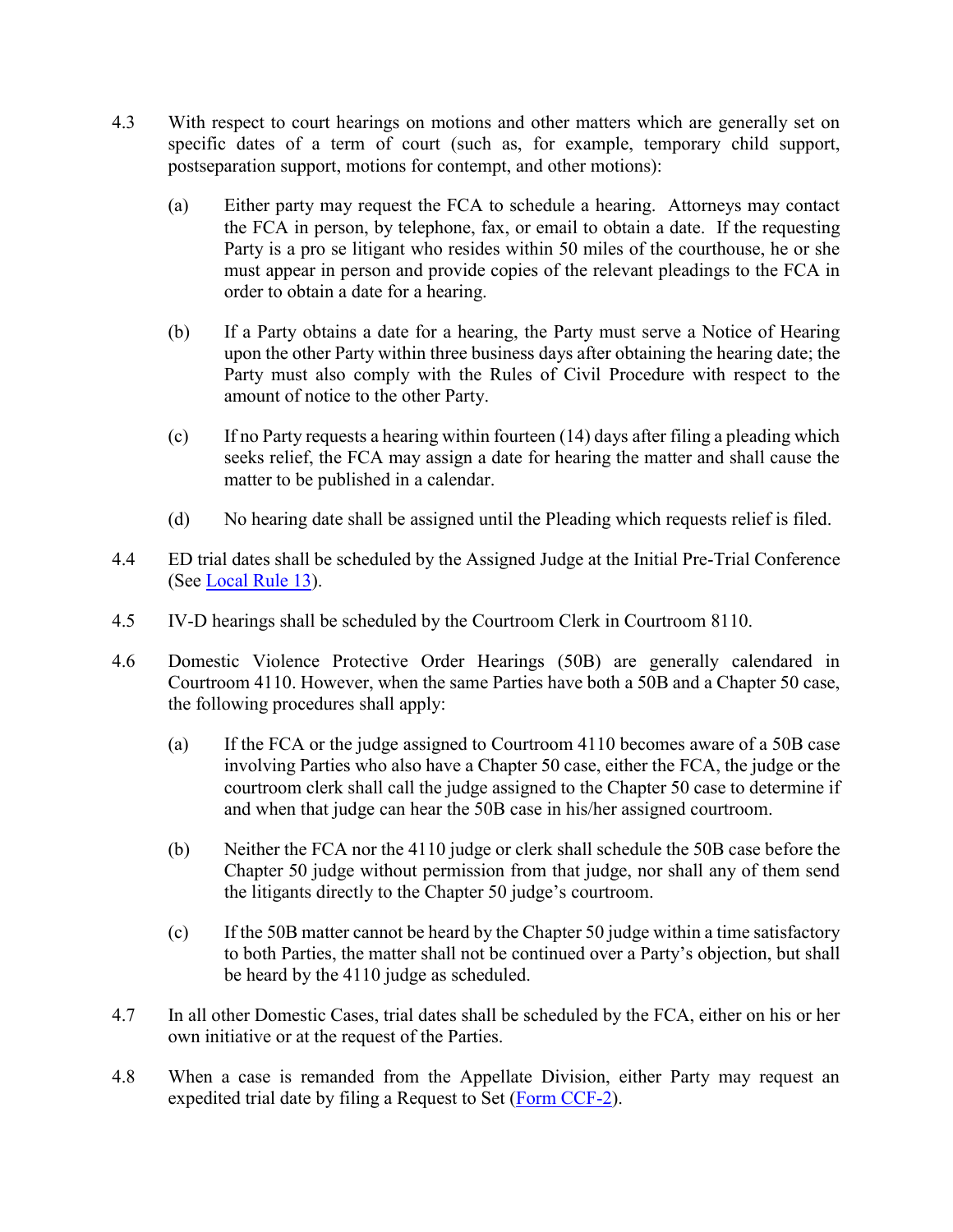- 4.9 Cases entitled to statutory priority shall be brought to the attention of the FCA in writing, and the requesting Party shall cite the statutory authority for such priority. A Party may request a specific trial session by filing a Request to Set [\(Form CCF-2\)](http://www.nccourts.org/Courts/CRS/Policies/LocalRules/Documents/360.pdf).
- 4.10 Peremptory settings may be granted on a Party's motion or on the Assigned Judge's own motion. The Party's motion shall be submitted in writing on [Form CCF-3](http://www.nccourts.org/Courts/CRS/Policies/LocalRules/Documents/361.pdf) and shall: 1) state the specific reason for the peremptory setting request; 2) be copied to all Parties; and 3) be addressed to the Assigned Judge. Requests for peremptory settings will be granted at the discretion of the Assigned Judge, but only for good cause, including but not limited to:
	- (a) It is impossible or impractical for a witness or litigant to appear for the trial except by air travel;
	- (b) The case involves numerous expert witnesses;
	- (c) The case is a custody or visitation action which the best interest of the Children requires be resolved promptly;
	- (d) Severe adverse economic consequences will result from delay of trial; or
	- (e) The case has been repeatedly scheduled for trial without being tried.

Cases that have been peremptorily set may only be continued on the written motion of a Party on [Form CCF-5,](http://www.nccourts.org/Courts/CRS/Policies/LocalRules/Documents/353.pdf) served on the opposing Party, and addressed to the Assigned Judge. Any peremptorily set case that is continued will be rescheduled peremptorily only by renewing the request in the manner prescribed by this rule.

- 4.11 Cases entitled to statutory priority or given a Peremptory Setting shall appear at the top of each trial calendar. To the extent possible, the FCA shall set other cases so that the oldest pending matters will appear immediately after those designated as peremptory or given statutory priority.
- 4.12 The FCA shall publish a trial calendar for each session of Court and a separate "Temporary Calendar" for temporary child support, PSS, Motions, and Contempt. The trial calendar shall be published at least four (4) weeks before the session begins. The Temporary Calendar shall be published at least ten (10) calendar days before the session begins.
- 4.13 All calendars are published through the Clerk and The Mecklenburg Times. Trial calendars will also be published through the Internet web site address for the 26th Judicial District at [http://www1.aoc.state.nc.us/www/calendars/Civil.jsp?county=MECKLENBURG.](http://www1.aoc.state.nc.us/www/calendars/Civil.jsp?county=MECKLENBURG) The availability of calendars published through these outlets shall constitute official notice to local attorneys. Individual notices regarding hearings and trials will be mailed to out-oftown attorneys and unrepresented Parties by the FCA.
- 4.14 Each Family Court Judge shall conduct a calendar call to schedule all matters listed on the trial calendar. Pro Se Litigants are noticed to be present. Attorneys are required to appear in person, send a paralegal or be available by phone for opposing attorney to reach from the courtroom. If the Attorney is unavailable to appear by any of these methods, Attorneys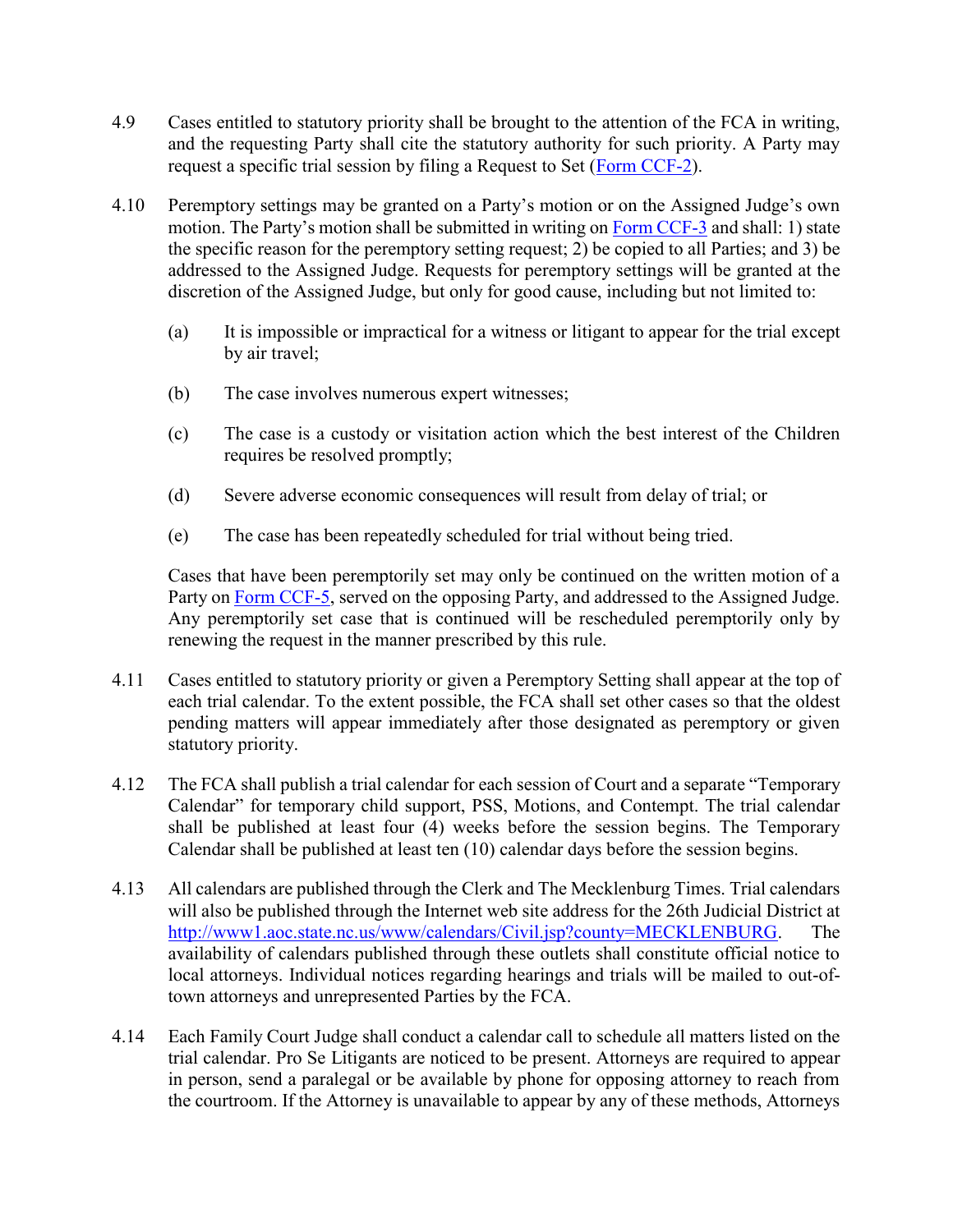may forward information regarding their availability to the Courtroom Clerk via email and copy the opposing Attorney or Pro Se Opposing Party. The email should include the case caption, file number, estimated length of the trial and the dates within the session the attorney is available. For more information on responding by email see the Domestic Calendar Call Schedule posted on the North Carolina Courts webpage, [http://www.nccourts.org/County/Mecklenburg/Calendars.asp.](http://www.nccourts.org/County/Mecklenburg/Calendars.asp)

- 4.15 If an attorney and/or Party does not attend calendar call or provide input by alternative means, the case may be scheduled in the discretion of the Court.
- 4.16 If a trial schedule is filled during calendar call, the judge shall schedule the remaining cases for a time certain on "standby" status. "Standby" DOES NOT relieve the Parties or attorney from being prepared, available, and ready to go forward on the assigned date. Attorneys are to take reasonable steps to assure that no scheduling conflicts arise with respect to standby cases and are expected to inform other judges and localities of their standby trial dates. In the event of unavoidable conflict, attorneys are to refer to Trial Practice Rule 3.1: Resolving Scheduling Conflicts to determine which setting has priority under the rule, actively to attempt to resolve the conflict pursuant to this rule, and to notify and provide contact information to the judges involved in the conflict as soon as possible (whether or not both are located in Mecklenburg County) in the event that said judges are required to confer pursuant to the rule to resolve the conflict.
- 4.17 When an attorney is notified to appear before the Court, the attorney must appear or have a partner, associate, or another attorney familiar with the case appear on his or her behalf.
- 4.18 It is the responsibility of the filing Party to determine whether the opposing Party has been served with notice of the hearing or trial. If the opposing Party has not been served, the filing Party shall notify the Courtroom Clerk by 4:00 p.m. on the business day before the case is scheduled for hearing. Unless the Assigned Judge authorizes a continuance under this provision, the Party must nonetheless appear for a scheduled hearing.
- 4.19 Any case listed on a published calendar is subject to dismissal for failure to prosecute if, at the time it is called for hearing, the Parties are not present or ready to proceed.
- 4.20 Cases "not reached" or continued during a session, will be rescheduled by the FCA.

#### **Rule 5: Continuances**

- 5.1 Motions to continue trials for reasons that are then foreseeable shall be heard at calendar call. Continuance requests shall be in writing on [Form CCF-5A](http://www.nccourts.org/Courts/CRS/Policies/LocalRules/Documents/353.pdf) and served on the opposing Party at least two business days prior to the calendar call. If an objection is not presented at calendar call, it shall be assumed that the opposing Party does not object to the request. The Assigned Judge shall rule on the request at calendar call.
- 5.2 Motions to continue hearings, and motions to continue trials for reasons which were not foreseeable at calendar call but which arise at least a week prior to the scheduled trial date, shall be made in writing on [Form CCF-5A,](http://www.nccourts.org/Courts/CRS/Policies/LocalRules/Documents/353.pdf) and shall be presented to the FCA and served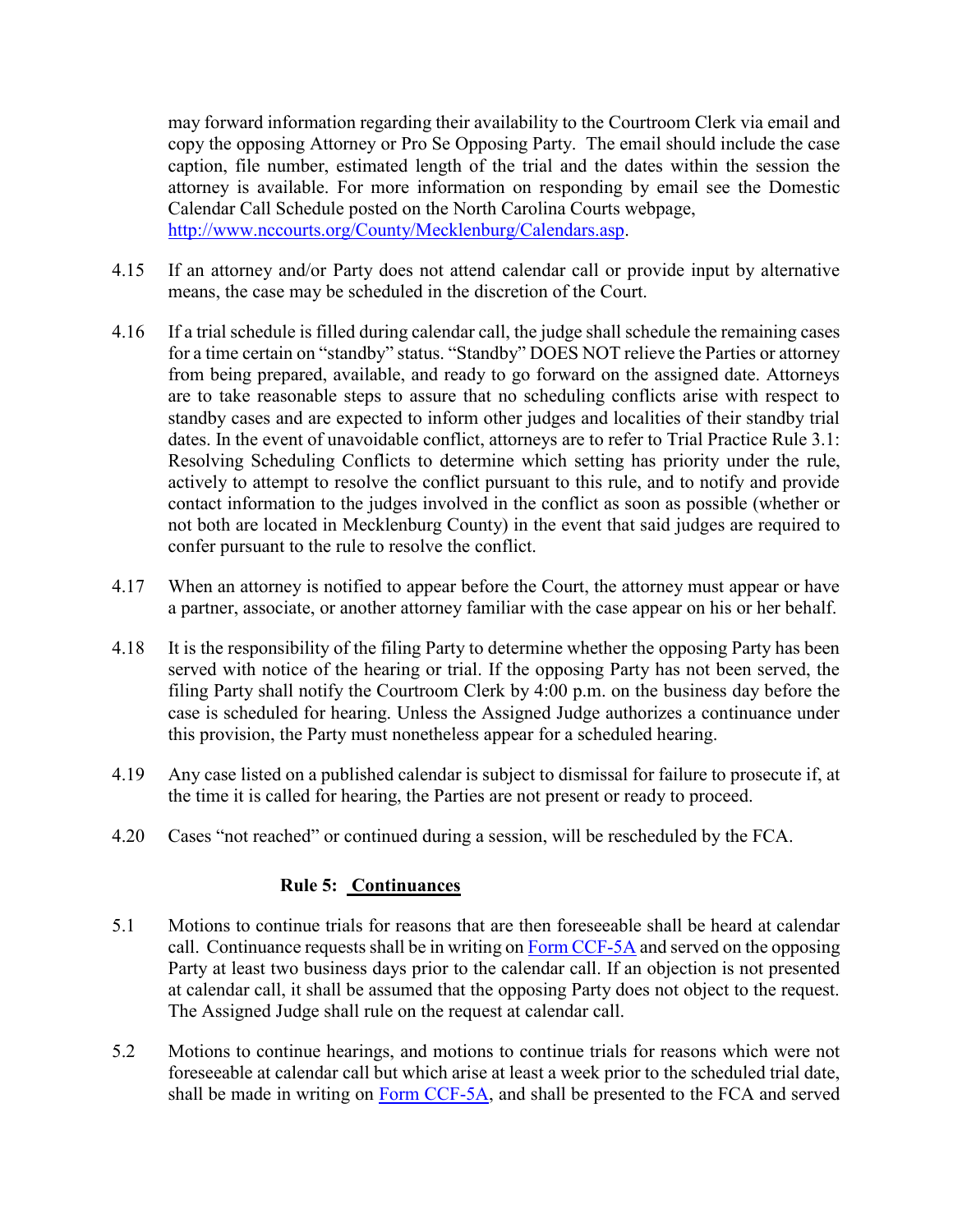on the opposing Party at the same time the motion is presented to the FCA. The motion must state (and document, if possible) the moving Party's efforts to communicate with the opposing Party regarding the continuance and the response or lack thereof by the opposing Party. Any objection to the motion to continue shall be made in writing on [Form CCF-6,](http://www.nccourts.org/Courts/CRS/Policies/LocalRules/Documents/363.pdf) and shall be presented to the FCA and served upon the opposing Party within two business days after the motion is served. The FCA shall rule upon the motion to continue, and communicate its response in writing to both parties, within three business days after the motion is served, unless the FCA receives the objection or other response from the opposing Party at an earlier date, in which case the FCA may rule at the earlier date. Appeals from the FCA's decision shall be directed to the assigned Judge. If no determination of a motion to continue has been received prior to the court event, Parties/attorneys shall act on the assumption that the matter will be heard as scheduled.

- 5.3 Motions to continue trials for reasons not foreseeable at the time of calendar call and which arise during the week immediately preceding the scheduled trial date may be presented to the FCA as provided in Section 5.2, or may be presented directly to the assigned judge, with prior written notice to the opposing Party.
- 5.4 Motions to continue ED cases shall comply with [Local Rule 13.](file:///C:/Users/iaptmt/AppData/Local/Microsoft/Windows/Temporary%20Internet%20Files/Content.Outlook/E54J69DD/2013-06-04%20Local%20Rules%20Final%20(2).docx%23Rule13)
- 5.5 Absent meritorious cause, exigent or unforeseeable circumstances at the time of calendar call, continuances shall not be granted. Party unavailability, witness unavailability, and incomplete discovery shall be considered on a case-by-case basis. The timeliness of identifying and addressing these issues, however, will be a major determinant in any ruling. Requests based upon personal conflicts such as vacations and family commitments shall be made as soon as possible after the publishing of the calendar. Inquiry as to whether "Secured Leave" was timely and properly filed will be considered in ruling upon continuance motions based on personal conflicts where appropriate. Rulings regarding professional conflicts shall be governed by the Guidelines for Resolving Scheduling Conflicts as adopted by the State-Federal Judicial Council of North Carolina.

The grounds "the case has never before been continued," "the opposing attorney does not object," "both sides agree," or "the other side received a prior continuance" do not constitute meritorious cause and shall not be sufficient to grant a continuance.

"Meritorious cause" may sometimes, in the discretion of the Assigned Judge, include circumstances where both attorneys and Parties consent to continue a case because they are close to resolving some or all other issues through formal or informal settlement proceedings. In such circumstances, attorney must present details of the dates and times when settlement efforts have been scheduled and provide a date by which time such efforts should succeed or fail. Such continuances will not be left "open-ended" and must insure that the case is placed back on the trial calendar at a certain time.

## **Rule 6: Pretrial Memorandum**

Upon Order of the Court or the written request of either Party or attorney made at least one month before the beginning of the trial term, in connection with the trial of any Domestic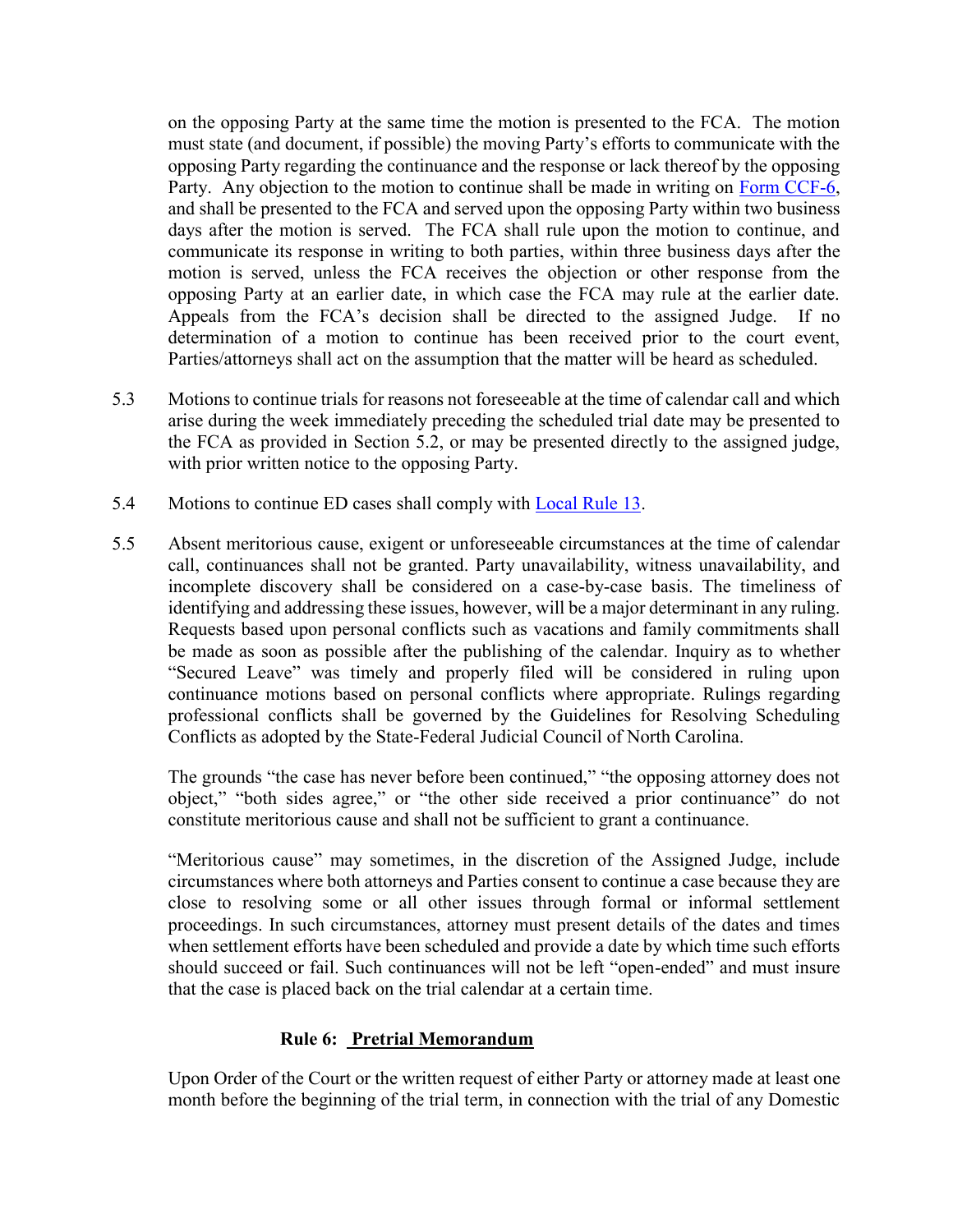Case except temporary hearings, IV-D, Domestic Violence (50B), and Uncontested Divorces, the Parties and/or attorneys shall file a pretrial memorandum no later than five (5) calendar days prior to the trial. The pretrial memorandum shall contain the following:

- (a) A list of witnesses who may be called at the trial. If a witness will be offered as an expert, the witness' specific area of expertise shall be stated.
- (b) A list identifying all exhibits which the Party may offer at trial. To the extent possible, all exhibits shall be numbered in accordance with the exhibit list. Copies of all exhibits that can practicably be photocopied shall be attached to the memorandum. All other exhibits shall be made available to the opposing Party for inspection by the deadline for filing the memorandum.

Failure to comply with this rule may result in sanctions such as payment of attorney fees incurred in preparing the pretrial memorandum by the complying Party, exclusion of certain witnesses or exhibits not timely disclosed pursuant to these rules, and/or continuance of the trial if the complying Party will be unduly prejudiced by noncompliance and no lesser sanctions are sufficient.

## **Rule 7: Custody and Visitation Cases**

## **7A. General Rules**

- 7A.1 The information required by [N.C.G.S. § 50A-209](http://www.ncleg.net/EnactedLegislation/Statutes/HTML/BySection/Chapter_50A/GS_50A-209.html) shall be included in or attached to all initial Pleadings for custody or visitation. A suggested affidavit is [Form CCF-29.](http://www.nccourts.org/Courts/CRS/Policies/LocalRules/Documents/930.pdf)
- 7A.2 The Parties to all custody and visitation cases, including modification motions, shall complete Parent Education and participate in Custody Mediation prior to a trial on the issues, unless the Court waives either or both events.
- 7A.3 Parent Education is offered by an agency designated by the FCA. Each Party shall contact the agency within forty-eight (48) hours of receiving the Notice of Court Events to register for the class and shall pay his or her respective fees and expenses. Parent Education shall not be waived due to a reported settlement, entry of a consent order, or parenting agreement.
- 7A.4 Unless Custody Mediation is waived, the Parties shall participate in a group orientation and at least one mediation session. The Custody Mediation program shall operate in accordance with the following rules:
	- (a) All verbal or written communications from either or both of the Parties to the mediator or between the Parties in the presence of the mediator shall be absolutely privileged and inadmissible in Court.
	- (b) Neither the Mediator nor any Party or other person involved in mediation under these rules shall be competent to testify as to communications made during or in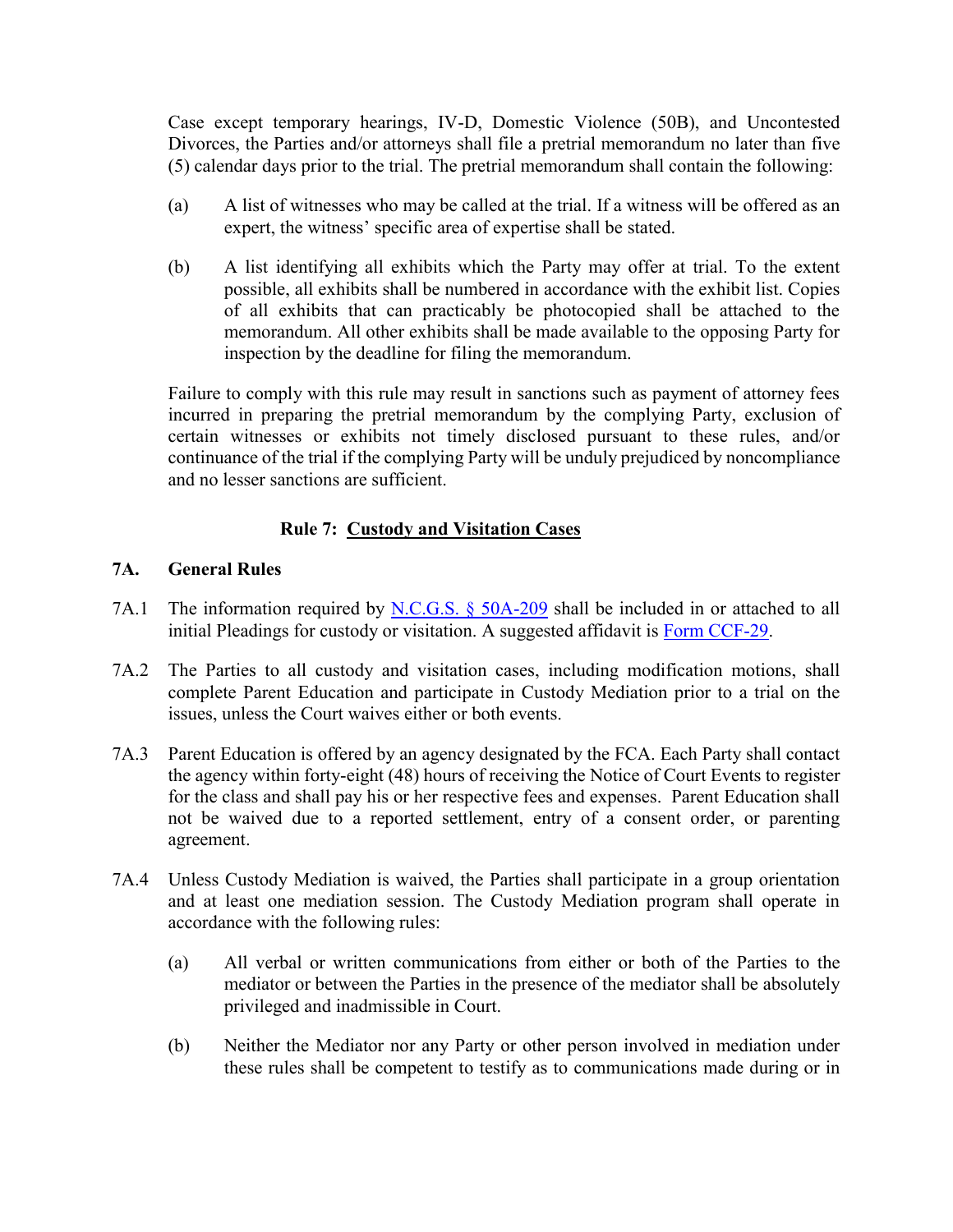furtherance of such mediation sessions, provided there is no privilege as to communications made in furtherance of a crime or fraud.

- 7A.5 For good cause, on written motion of either Party made on [Form CCF-55](http://www.nccourts.org/Courts/CRS/Policies/LocalRules/Documents/465.pdf) or on the Court's own motion, the Court may waive Parent Education and/or Custody Mediation.
	- (a) Any motion to waive shall be filed and served on the opposing Party and on the FCA no less than fourteen (14) calendar days prior to the scheduled event. Any response to the motion shall also be filed and served on the opposing Party and the FCA seven (7) calendar days after receipt of the motion. Both the motion and response may be accompanied by a supporting affidavit or other documentation. Either Party may request an Evidentiary Hearing on the motion.
	- (b) After receipt of a response or after the period for filing a response to a motion to waive has expired, the FCA shall present the motion, any response, and all supporting documentation to the Assigned Judge. The Assigned Judge shall determine in his or her discretion whether to schedule an evidentiary hearing and whether to grant or deny the motion for waiver and shall enter a decision on Form [CCF-56.](http://www.nccourts.org/Courts/CRS/Policies/LocalRules/Documents/960.pdf)
	- (c) The FCA has discretion to rule on motions for waivers alleging grounds that one or more Parties reside more than 50 miles from the courthouse.
	- (d) If the motion to waive Parent Education and/or Custody Mediation is denied, the Parties shall proceed with the scheduled events or, if the date(s) has passed, shall be assigned new dates by the FCA.
- 7A.6 The FCA shall be responsible for maintaining data regarding the completion of Parent Education, Mediation Orientation, and Mediation appointments.

If a Party fails to attend Parent Education, Mediation Orientation, and/or the Mediation appointment by the required scheduled or re-scheduled date, without good cause, or fails to notify the FCA of settlement or dismissal prior to the Mediation Orientation or Mediation appointment date, the Chief District Court Judge or Assigned Judge may impose upon that Party a one hundred dollar (\$100) sanction pursuant to [Local Rule 22.](file:///C:/Users/iaptmt/AppData/Local/Microsoft/Windows/Temporary%20Internet%20Files/Content.Outlook/E54J69DD/2013-06-04%20Local%20Rules%20Final%20(2).docx%23Rule22) The FCA shall assign a hearing date for sanctions before the Assigned Judge or Chief District Court Judge when Parties fail to comply with the scheduled events.

- 7A.7 The Custody Mediation Office shall notify the FCA of the outcome of all mediation proceedings.
	- (a) Cases that are resolved through Custody Mediation shall have Parenting Agreements drafted by the mediator and signed by the Parties. Upon review and acceptance of the Parenting Agreement by the Court, an Order will be executed adopting the Parenting Agreement as an enforceable Order of the Court.
	- (b) When a case is not resolved through mediation, it shall be scheduled for hearing or trial accordingly by the FCA's Office.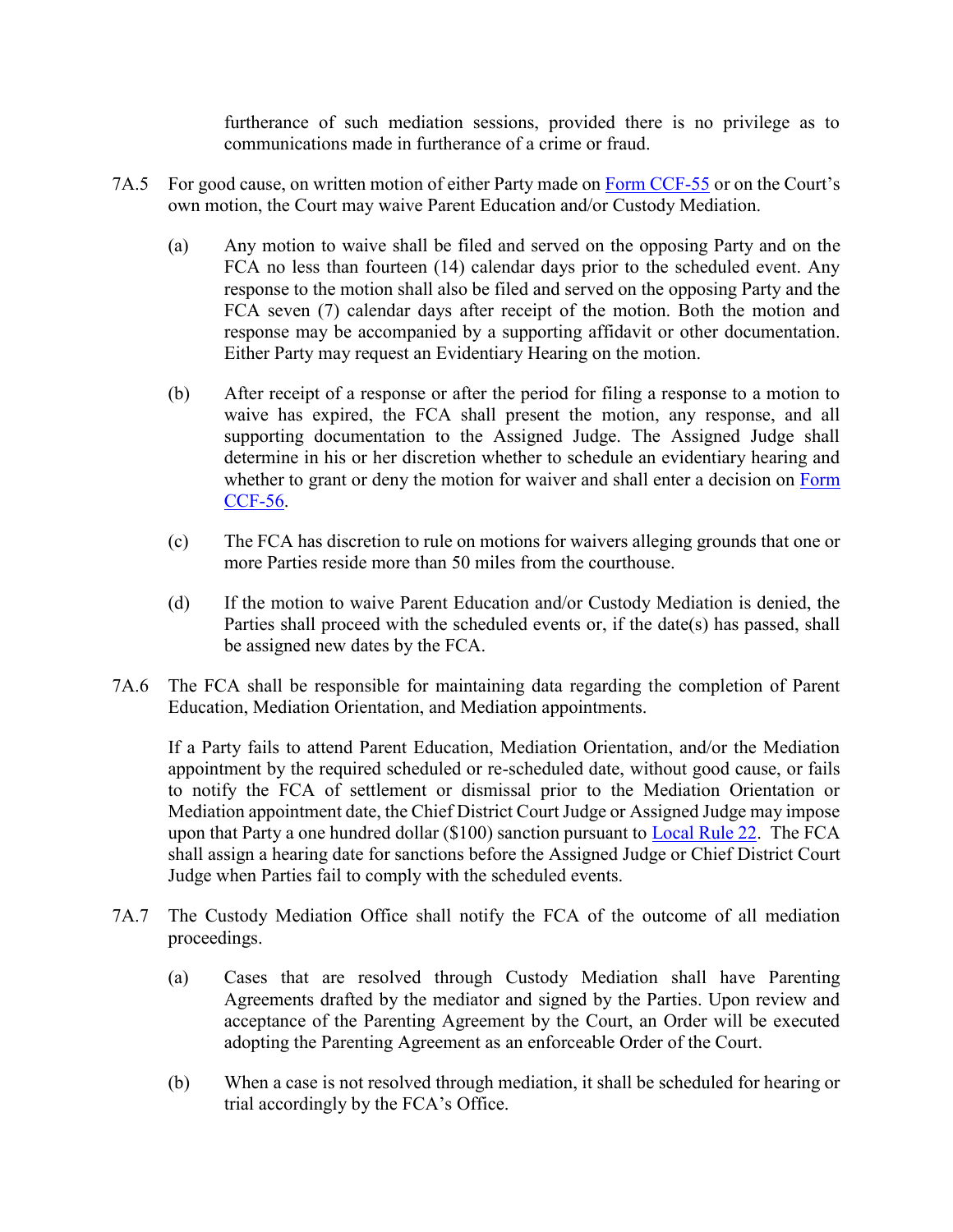- 7A.8 Discovery on custody issues shall not be conducted until after mediation is completed or waived.
- 7A.9 Parties may at any time file motions for custody evaluations, appointment of the Council for Children's Rights or a Parenting Coordinator, or substance abuse assessments. The Court may also schedule hearings on such matters on the Court's Motion.
- 7A.10 These rules shall also apply to motions to modify a prior custody or visitation order. Parties who have previously completed Parent Education shall be referred directly to Custody Mediation Orientation. The Custody Mediation Program may, in its discretion, excuse the Parties from Mediation Orientation.
- 7A.11 Pleadings for Temporary Parenting Arrangement. Pleadings for a Temporary Parenting Arrangement hearing pending a trial or other resolution of a claim for custody or visitation should be made only in rare situations which do not rise to the level of an emergency (See [Local Rule 11: Emergency Matters\)](file:///C:/Users/iaptmt/AppData/Local/Microsoft/Windows/Temporary%20Internet%20Files/Content.Outlook/E54J69DD/2013-06-04%20Local%20Rules%20Final%20(2).docx%23Rule11) but which significantly affect the well-being of the children. Circumstances which may warrant a Temporary Parenting Arrangement include, but are not limited to, relocation; repeated "snatching" of children between parents; one parent claiming the other parent is denying access to the child or is severely and unreasonably limiting access; substance abuse or mental health issues which pose some risk for the children.

All Pleadings setting forth facts that form the basis of the request shall be verified and include a request for a hearing. They may be accompanied by supporting affidavits. A copy of all Pleadings and supporting affidavits shall be served on the opposing Party and delivered to the FCA's Office. However, if the Pleading for a Temporary Parenting Arrangement is part of a Complaint, it shall not be delivered to the FCA's Office until the Complaint has been served. In all cases, proof of date served shall accompany the delivery to the FCA's Office. The opposing Party has seven (7) calendar days from the date of service to respond. Such response shall be verified and may be accompanied by supporting affidavits and shall be served on the requesting Party and delivered to the FCA's Office. Upon the earlier of receipt of the response or seven (7) calendar days, the FCA's Office shall transmit the request and response to the Assigned Judge.

The Assigned Judge may grant or deny the request for a Temporary Parenting Arrangement based upon the documents submitted and/or may set a hearing. If a ruling is based solely on the documents submitted, the FCA's Office shall notify Litigants of the Court's decision. If a hearing is set, the FCA's Office shall contact the Litigants. If a hearing is set, upon a showing of extraordinary circumstances, the Assigned Judge may allow expedited depositions solely related to the Temporary Parenting Arrangement hearing. It is anticipated that the hearing will not exceed one (1) hour in length.

Any order that makes Temporary Parenting Arrangements shall be without prejudice to either Party during Custody Mediation and at any later trial of the custody claim.

The filing of Pleadings for Temporary Parenting Arrangements that are not well-grounded may result in sanctions against the offending Party, which may include attorney's fees, or,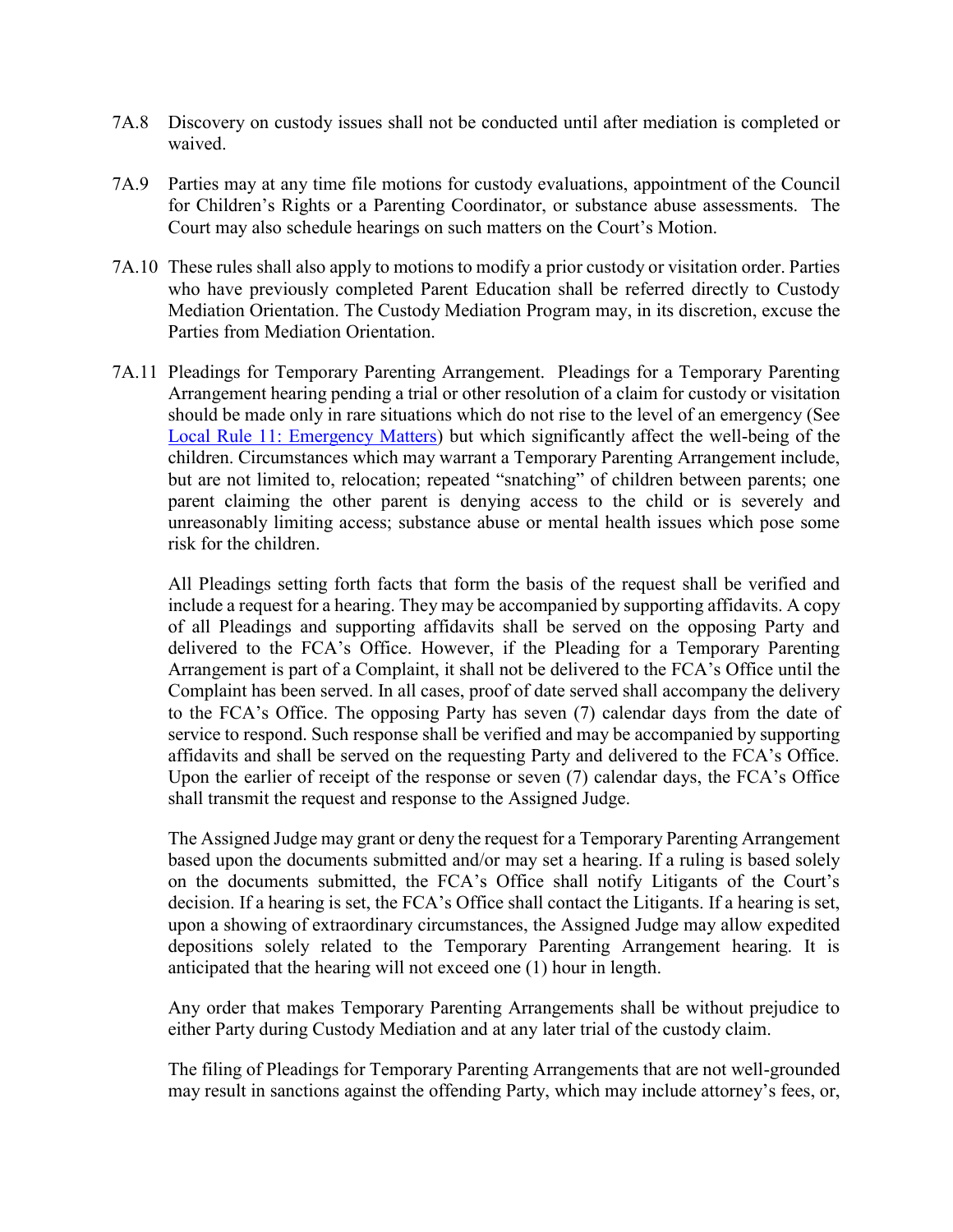if the offending Party may otherwise be entitled to attorney's fees, the denial of a fee award. Such sanctions are within the Assigned Judge's discretion.

# **7B. Guardian Ad Litem and Custody Advocacy Program**

#### 7B.1 Definitions applicable to Rule 7B only.

CFCR: The Council for Children's Rights Custody Advocacy Program.

Custody: "Custody" includes visitation issues.

Custody Advocacy Program: The Custody Advocacy Program of the Council for Children's Rights, which recruits, trains, and assigns volunteer Best Interest Attorneys and lay Custody Advocates to teams led by CFCR Staff Attorneys to represent and advocate for the best interests of children who are the subjects of custody litigation.

CFCR Custody Advocacy Team: The team appointed by the court to represent and advocate for the best interests of the Children. Most Custody Advocacy Teams will consist of a CFCR Staff Attorney, a volunteer Best Interest Attorney, and a volunteer Custody Advocate. The CFCR Custody Advocacy Team investigates the best interest of the Children, recommends services when appropriate, attempts to resolve cases before trial, and if a trial is necessary litigates the Children's best interests.

Custody Advocate: A trained lay person appointed by the court to serve on a Custody Advocacy Team.

Best Interest Attorney: A licensed attorney appointed by the court to serve on a Custody Advocacy Team.

Parent: The parent or other caregiver who is a Party to custody litigation.

Parent's Attorney: The attorney representing a parent or other caregiver who is a Party to the custody litigation. A reference to a parent's attorney shall refer to a Pro Se Litigant; a reference to a Party who is represented shall refer to a parent's attorney.

7B.2 Education and Training. Custody Advocates shall receive a minimum of eight hours of custody advocacy training provided by the Custody Advocacy Program before being appointed to serve on a CFCR Custody Advocacy Team. The training will include such topics as developmental stages of children, interviewing children, parental conflict and alienation, effects of divorce upon children, confidentiality, expectations of judges. The volunteer Best Interest Attorney shall receive a minimum of three hours of custody advocacy training provided by the Custody Advocacy Program but may be assigned to a CFCR Custody Advocacy Team prior to receiving the training.

## 7B.3 Appointment Process.

The court shall not routinely appoint CFCR, but shall reserve appointment for those pending custody cases in which the inquiry into the best interests of the Children may be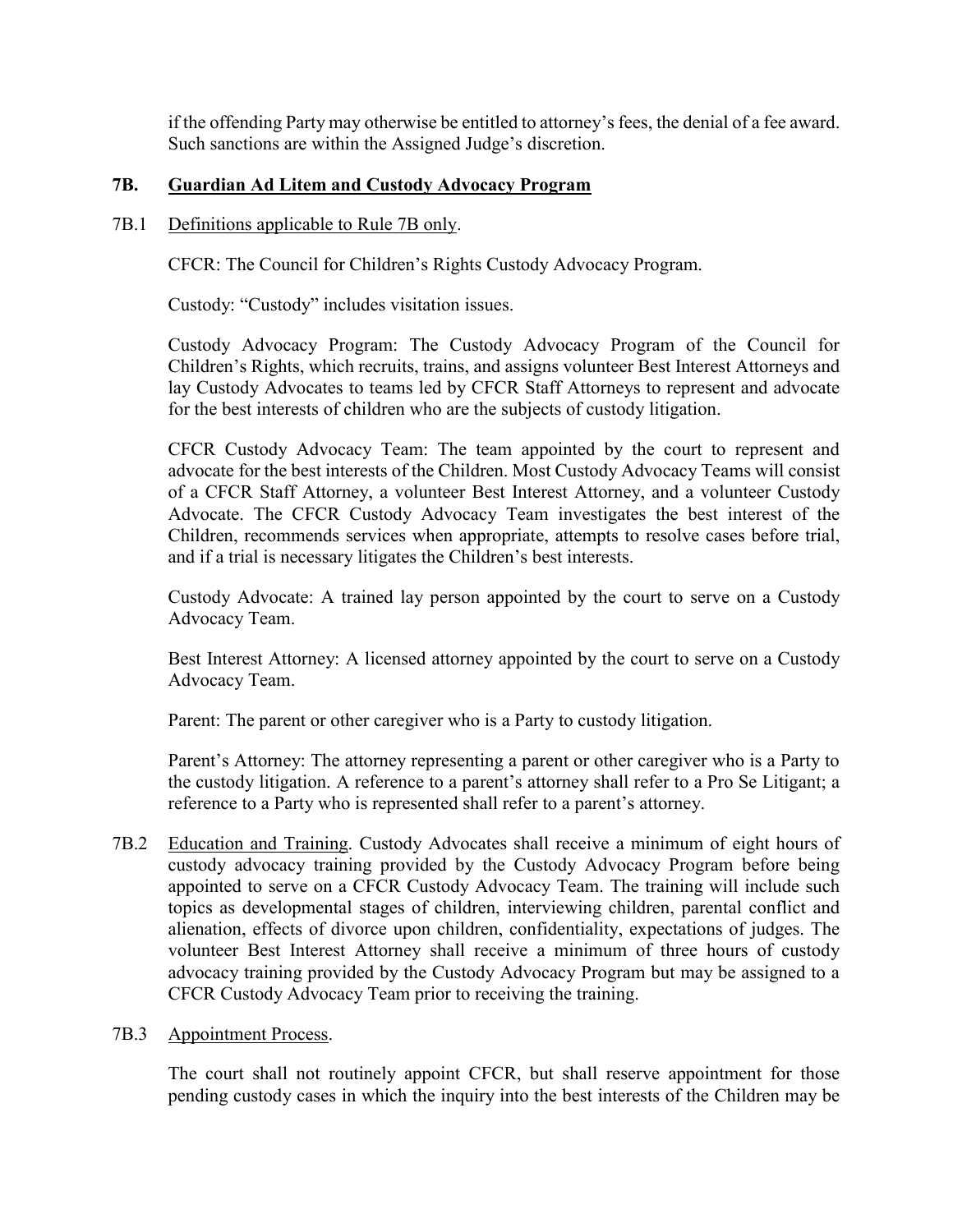limited by the issues of a parent or both parents or between the parents or cases in which the best interests of the child are or may be obscured by those issues.

CFCR will not generally be appointed unless Custody Mediation (7A.2, et seq.) has been waived or has reached an impasse.

If Custody Mediation is waived or reached an impasse, a Party may seek appointment of CFCR to represent and advocate for the best interests of the Children by filing a motion requesting the appointment and having the motion scheduled for hearing. The motion shall contain the name, date of birth, and gender of the Children together with the reason(s) the appointment of CFCR is sought. The motion and a notice of the hearing shall be served on the opposing Party and CFCR. See [Form CCF-40](http://www.nccourts.org/Courts/CRS/Policies/LocalRules/Documents/279.pdf) for a suggested form of a motion to appoint a CFCR Custody Advocacy Team.

The Assigned Judge on his or her own motion may appoint CFCR to represent and advocate for the best interests of the Children (a) by completing, signing and filing an Initial Order Appointing Council for Children's Rights ([Form CCF-41\)](http://www.nccourts.org/Courts/CRS/Policies/LocalRules/Documents/268.pdf) and sending copies to CFCR and unrepresented Parties or attorneys for Parties or (b) by requesting CFCR by e-mail to prepare its customary appointment order after advising the Parties in court that the Assigned Judge has decided to appoint CFCR.

Prior to any appointment of CFCR, the court will whenever practicable ascertain whether CFCR is able to accept the appointment and undertake the advocacy for the children.

If the Assigned Judge determines that CFCR should be appointed and CFCR is able to accept the appointment, CFCR shall prepare its customary appointment order [\(Form CCF-](http://www.nccourts.org/Courts/CRS/Policies/LocalRules/Documents/269.pdf)[42\)](http://www.nccourts.org/Courts/CRS/Policies/LocalRules/Documents/269.pdf), which has been approved by the Family Court judges. The appointment order shall assess a guardian ad litem fee to be paid by each Party. The amount of the fee assessed to a Party will be based upon the Party's income according to the schedule attached to the appointment order.

- 7B.4 Best Interest/Expressed Interest. The CFCR Custody Advocacy Team shall represent and advocate for the Children's best interest and may communicate the Children's expressed interest and preference to the Parties and the court. The Children's expressed interest shall be considered by the CFCR Custody Advocacy Team and may be fully discussed with the Children in appropriate circumstances but shall not be controlling upon the advocacy and representation.
- 7B.5 Conflicts of Interest Between Siblings. The CFCR Custody Advocacy Team shall immediately notify the court in writing with copies to the Parties or their attorneys, when a conflict of interest becomes apparent with respect to the representation of siblings.
- 7B.6 Scope of Best Interest Attorney/Attorney's Authority. The Best Interest Attorney shall function as does any attorney for a Party and shall be subject to all applicable rules. When filing a motion, the Best Interest Attorney shall not be required to pay the \$20 filing fee required by N.C.G.S.  $\S$  7A-305(f). If the Parties resolve a custody case without the participation of the CFCR Custody Advocacy Team, they (if represented by counsel, their attorneys) shall advise the Best Interest Attorneys of the resolution and provide them a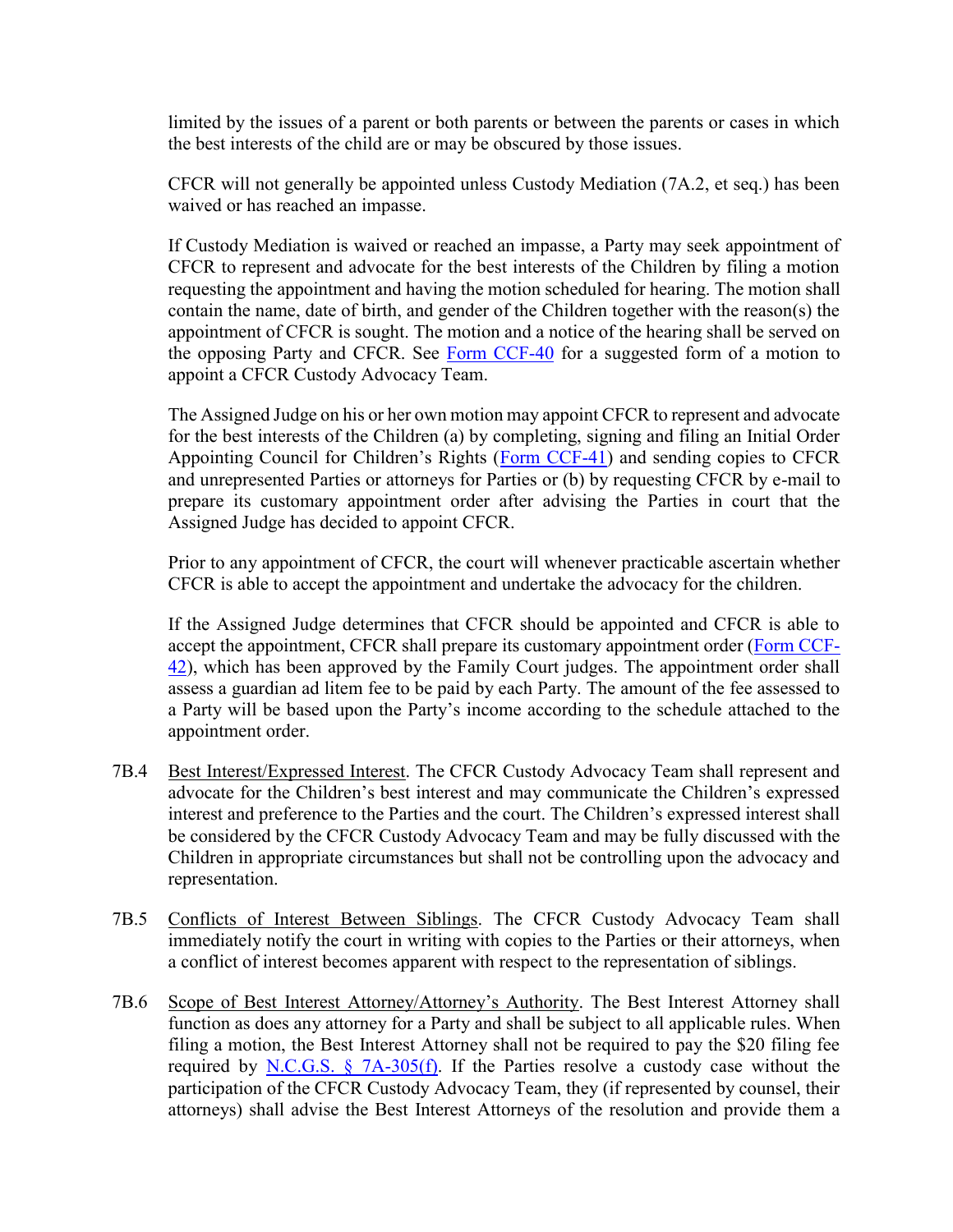copy of the consent order to be submitted to the court no less than twenty-four hours before submitting it to the court for entry.

- 7B.7 Child Support Issues. The CFCR Custody Advocacy Team will not be involved in establishment or enforcement of child support obligations unless requested to do so by the court.
- 7B.8 Use of Experts by the CFCR Custody Advocacy Team. A Best Interest Attorney may file a motion requesting appointment of an expert to be compensated by the Parties. The CFCR Custody Advocacy Team may independently engage an expert.
- 7B.9 CFCR Custody Advocacy Team Contact with Parties. The CFCR Custody Advocacy Team shall not contact or meet with a Party who is represented by an attorney without the authorization of the attorney. Attorneys for Parties shall be notified of the dates and times of any joint meetings between the CFCR Custody Advocacy Team and the Parties.
- 7B.10 Best Interest Recommendations/Positions. The Custody Advocacy Team will begin its involvement in a neutral posture. During the pendency of the case, the Custody Advocacy Team may make recommendations to the Parties or their attorneys. At the conclusion of any custody hearing, the Custody Advocacy Team will advise the court of its position about the best interests of the Children in the form of a closing argument.

## **7C. Parenting Coordinator Appointments.**

- 7C.1 General Functions. A Parenting Coordinator shall have authority per [N.C.G.S. §50-92.](http://www.ncleg.net/EnactedLegislation/Statutes/HTML/BySection/Chapter_50/GS_50-92.html)
- 7C.2 Qualifications. To be eligible and remain eligible as a Parenting Coordinator, the Parenting Coordinator must meet those requirements set forth in [N.C.G.S. §50-93.](http://www.ncleg.net/EnactedLegislation/Statutes/HTML/BySection/Chapter_50/GS_50-93.html)
- 7C.3 Inclusion and Maintenance of the Parenting Coordinator List.
	- (a) To be included on the list of approved Parenting Coordinators, candidates shall: Submit a resume to the Family Court Administrator inclusive of education, relevant experience and licensure; and complete requisite Parenting Coordinator training or equivalent thereof.
	- (b) Resumes and supporting documentation will be reviewed by the FCA for completeness and submitted to the Chief District Court Judge for approval. Upon approval, candidates will be notified of their inclusion on the Parenting Coordinator list.
	- (c) The FCA shall maintain and publish via the web address listed below a current list of Parenting Coordinators:

<http://www.nccourts.org/County/Mecklenburg/Documents/ParentCoordinators.pdf>

7C.4 Appointment.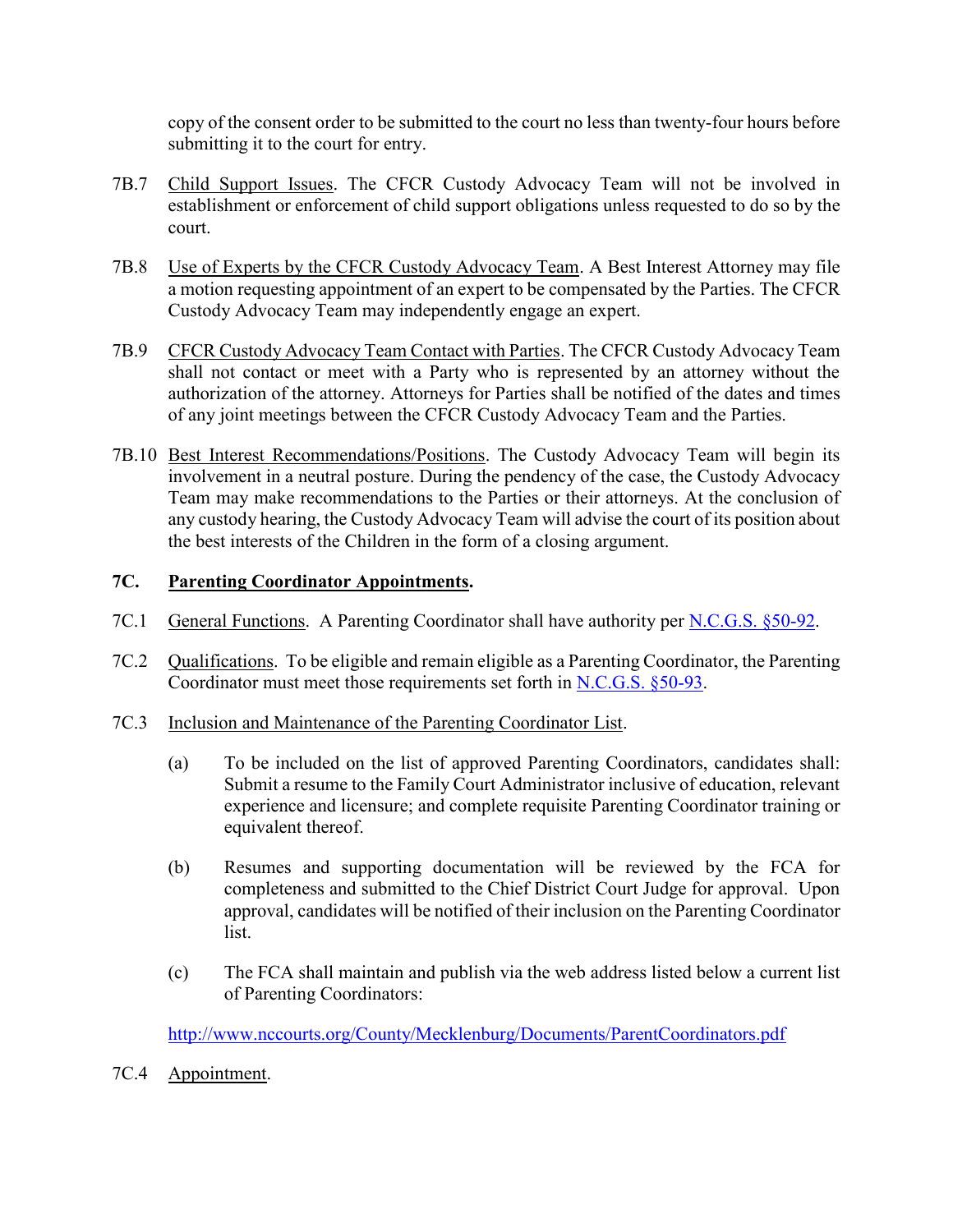- (a) The Court may appoint a Parenting Coordinator in accordance with [N.C.G.S. §50-](http://www.ncleg.net/EnactedLegislation/Statutes/HTML/BySection/Chapter_50/GS_50-91.html) [91](http://www.ncleg.net/EnactedLegislation/Statutes/HTML/BySection/Chapter_50/GS_50-91.html) so long as it finds the case is "high conflict" as defined by [N.C.G.S. §50-90,](http://www.ncleg.net/EnactedLegislation/Statutes/HTML/BySection/Chapter_50/GS_50-90.html) it is in the best interest of any minor child in the case, and the Parties are able to pay for the cost of the Parenting Coordinator. The process of selection, entry of the Appointment Order, and the scheduling of the Appointment Conference shall be as set forth in [N.C.G.S. §50-91.](http://www.ncleg.net/EnactedLegislation/Statutes/HTML/BySection/Chapter_50/GS_50-91.html) When a Motion or Request for a Parenting Coordinator is granted, the Assigned Judge's Clerk will work with the Parties, attorneys and the Parenting Coordinator to schedule an Appointment Conference. Once a Parenting Coordinator is appointed, it is recommended that the Parenting Coordinator meet with the Parties within two (2) weeks of the entry of the Appointment Order and payment of fees in accordance therewith.
- 7C.5 Appointment Conference. Unless otherwise agreed by the Parties or instructed by the Court, the Parties, attorneys and the proposed Parenting Coordinator shall attend the Appointment Conference and follow those requirements set forth in accordance with [N.C.G.S. §50-94.](http://www.ncleg.net/EnactedLegislation/Statutes/HTML/BySection/Chapter_50/GS_50-94.html)
- 7C.6 Compensation. Compensation for the Parenting Coordinator shall be in accordance with [N.C.G.S. §50-95.](http://www.ncleg.net/EnactedLegislation/Statutes/HTML/BySection/Chapter_50/GS_50-95.html) The Parenting Coordinator may request a hearing in the event of a fee dispute per Local Rule 7C.8.
- 7C.7 Decisions by Parenting Coordinator.
	- (a) As to those issues identified in N.C.G.S.  $\S$  50-92, the Parties shall comply with the Parenting Coordinator's decision until the matter is reviewed by the Court upon motion or request. The Parenting Coordinator, either party, attorneys, or the Guardian ad litem may request and schedule a hearing on an expedited basis per Local Rule 7C.8.
	- (b) The Parenting Coordinator shall promptly comply with [N.C.G.S. §50-97](http://www.ncleg.net/EnactedLegislation/Statutes/HTML/BySection/Chapter_50/GS_50-97.html) in its reporting, specifically if the Parenting Coordinator determines that the existing custody order is not in the best interests of the children or the Parenting Coordinator is not qualified to address or resolve certain issues in the case.
	- (c) If the Parties agree to any fundamental change in the custody order, the Parenting Coordinator shall send the agreement to the Parties' attorneys for preparation of a Consent Order.
- 7C.8 Obtaining a Hearing Date.
	- (a) The Parenting Coordinator or either party may seek judicial assistance by filing a Request for Judicial Assistance [\(form CCF-82\)](http://www.nccourts.org/Courts/CRS/Policies/LocalRules/Documents/1292.pdf). After filing, he or she shall notify (email is acceptable) the Assigned Judge's Clerk to inform him or her of the request and to obtain a hearing date. The requesting party shall inform the Assigned Judge's Clerk whether the request requires immediate attention (within 2 weeks) or whether it may be set on the assigned Judge's next available Motions calendar. Any communication with the Assigned Judge's Clerk shall be copied to the Parenting Coordinator, Parties and attorneys.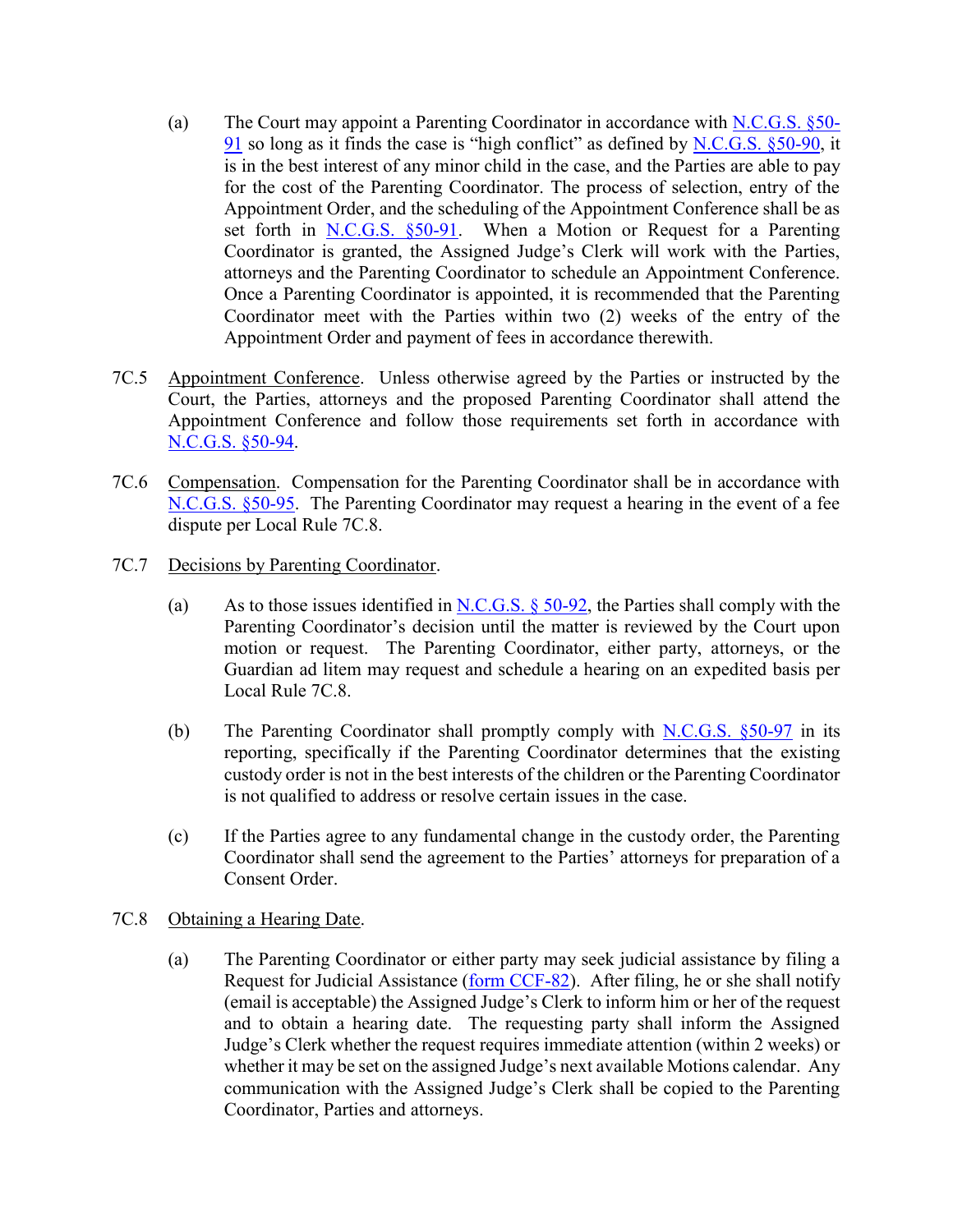- (b) Once a date is obtained from the Assigned Judge's Clerk, the requesting party shall cause a Notice of Hearing [\(form CCF-82A\)](http://www.nccourts.org/Courts/CRS/Policies/LocalRules/Documents/1293.pdf) to be filed with the Clerk of Court (Civil Filing) located in Room Number 3725 (third floor) of the Mecklenburg County Courthouse, 832 East 4th Street, Charlotte, North Carolina. The Civil Filing Clerk shall be given both the Request and Notice of Hearing for filing. The requesting party shall then serve filed copies of the Request and Notice of Hearing to the Parenting Coordinator, Parties and attorneys on the same day it is filed.
- 7C.9 Parenting Coordinator Records. The Parenting Coordinator shall maintain records in accordance with [N.C.G.S. §50-98.](http://www.ncleg.net/EnactedLegislation/Statutes/HTML/BySection/Chapter_50/GS_50-98.html)
- 7C.10 Communication with Parenting Coordinator. Meetings and Communications with the Parenting Coordinator shall be as authorized by [N.C.G.S. §50-96.](http://www.ncleg.net/EnactedLegislation/Statutes/HTML/BySection/Chapter_50/GS_50-96.html)
- 7C.11 Release of Parenting Coordinator. For good cause shown, the Court may terminate or modify the Parenting Coordinator appointment in accordance with [N.C.G.S. §50-99](http://www.ncleg.net/EnactedLegislation/Statutes/HTML/BySection/Chapter_50/GS_50-99.html) and [§50-91 \(a\)](http://www.ncleg.net/EnactedLegislation/Statutes/HTML/BySection/Chapter_50/GS_50-91.html), to include the Parenting Coordinator's fees being unpaid.
- 7C.12 No Liability. A Parenting Coordinator shall not be liable for damages pursuant to [N.C.G.S.](http://www.ncleg.net/EnactedLegislation/Statutes/HTML/BySection/Chapter_50/GS_50-100.html)  [§50-100.](http://www.ncleg.net/EnactedLegislation/Statutes/HTML/BySection/Chapter_50/GS_50-100.html)

#### **Rule 8: Child Support Cases**

- 8.1 In all cases involving claims for temporary child support, "permanent" child support, or a modification of a child support order, both Parties shall file and serve an AFS, using [Form](http://www.nccourts.org/Courts/CRS/Policies/LocalRules/Documents/647.xls)  [CCF-31,](http://www.nccourts.org/Courts/CRS/Policies/LocalRules/Documents/647.xls) which contains all rules regarding mandatory disclosures.
	- (a) In Guidelines Cases, the "short form" (pages 1-4, 8 and 9 of [Form CCF-31\)](http://www.nccourts.org/Courts/CRS/Policies/LocalRules/Documents/647.xls) may be used. In cases where the [Child Support Guidelines](http://www.google.com/url?sa=t&rct=j&q=&esrc=s&source=web&cd=1&cad=rja&ved=0CD0QFjAA&url=http%3A%2F%2Fwww.nccourts.org%2Fforms%2Fdocuments%2F1226.pdf&ei=w5GmUNLzPIb28gTP0oC4DA&usg=AFQjCNHDXpMt29vTsUtsm-nCLvu_dk_7xg) do not apply, where one Party seeks a deviation from the Guidelines, or where one Party seeks application of Worksheet B of the Guidelines, the entire form shall be completed and served upon the other party, and the Party shall serve a Notice of Intent to Deviate or Seek Application of Worksheet B simultaneous to the Notice of Hearing.
	- (b) For hearings for temporary child support, each party shall serve the opposing Party with the AFS by 5:00 p.m. ten (10) calendar days before the date of the scheduled hearing. Provided, however, if one party is not served with a Notice of Hearing at least fifteen (15) days prior to the scheduled hearing, that Party shall serve his/her AFS on the other Party either (i) ten (10) days after being served with the Notice of Hearing or (ii) three calendar days before the date of the scheduled hearing, whichever first occurs. Provided, however, if the AFSs have not been served and if the hearing is continued, each party shall serve his/her AFS not less than ten (10) days prior to the rescheduled hearing.
	- (c) For trials of "permanent" child support claims and motions to modify, each Party shall serve the opposing Party with the AFS by 5:00 p.m. ten (10) calendar days prior to the date of the scheduled trial.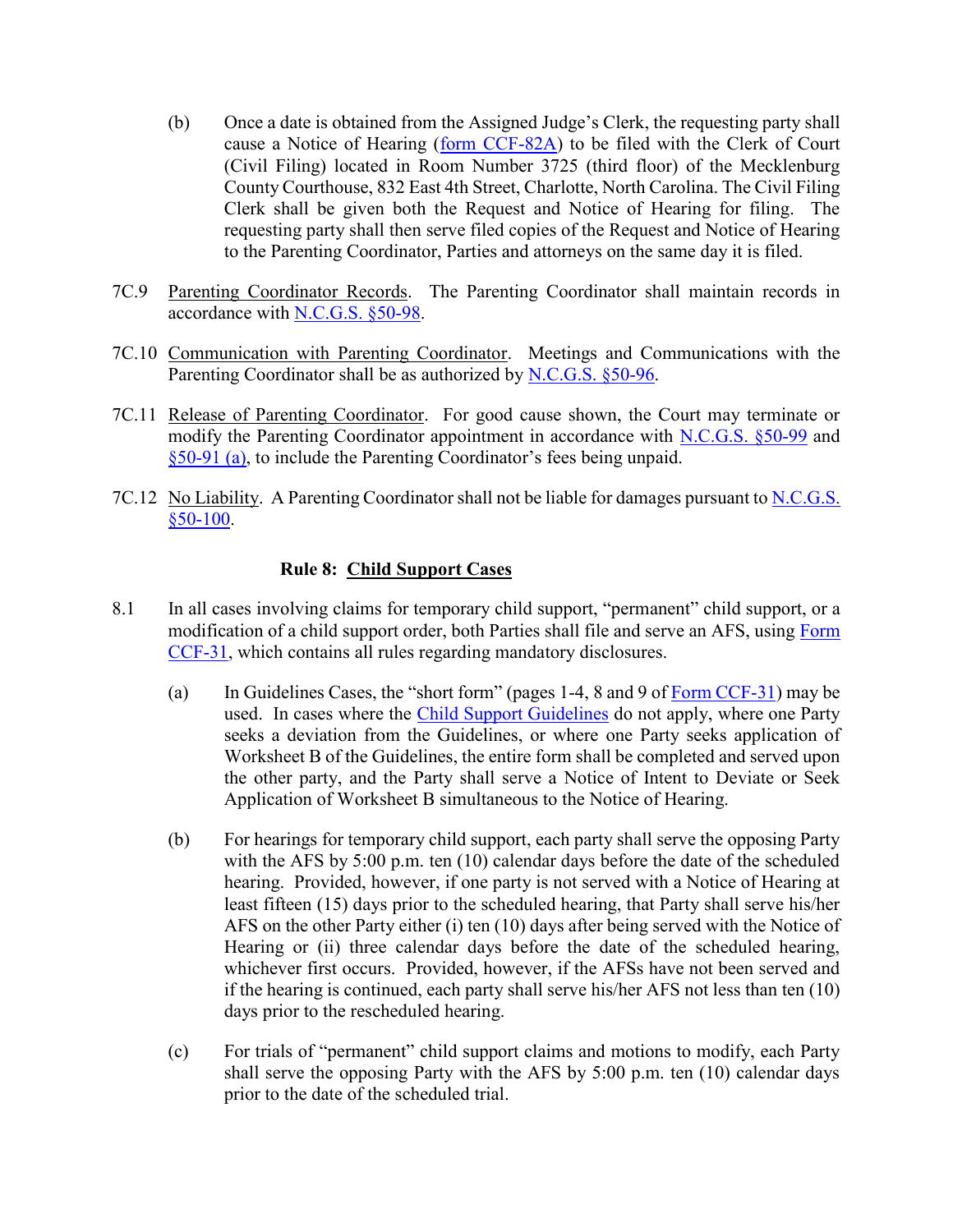- 8.2 In connection with all hearings and trials, at the same time a Party is required to serve his/her AFS, the Party shall also serve upon the other Party, but not file with the Court, all documents listed in the "Documentation Rules" section of the AFS, [CCF-31.](http://www.nccourts.org/Courts/CRS/Policies/LocalRules/Documents/647.xls)
- 8.3 If a child support case is continued or otherwise not heard at the scheduled setting, and if it is rescheduled for hearing or trial, then each party shall complete and file an updated AFS and serve the opposing party with a copy of same ten (10) days before the date of the rescheduled hearing; provided, if there is no change in a party's income or expenses, the party may file an affidavit so stating in lieu of a new AFS. Regardless, each party shall serve updated documents (bank statements, investment account statements, etc.) upon the other party ten (10) calendar days prior to the date of the rescheduled hearing. If a party does not file an amended AFS and provide documentation of changes ten (10) days in advance of the hearing or trial, the Court may disallow evidence of any change or may continue the hearing/trial.
- 8.4 All orders for the payment of child support shall include a provision requiring payment through Centralized Collections, unless the recipient chooses not to participate in Centralized Collections or the Court has found good cause not to require payment through Centralized Collections. The child support clerk shall prepare a Wage Withholding Order unless the recipient has agreed in writing not to require wage withholding, or the Court has found good cause not to require wage withholding. If the recipient chooses not to participate in Centralized Collections and/or wage withholding, the order shall specifically so state.
- 8.5 All child support orders shall comply with [N.C.G.S. §110-136.3;](http://www.ncga.state.nc.us/EnactedLegislation/Statutes/HTML/BySection/Chapter_110/GS_110-136.3.html) however, in cases involving allegations of domestic violence, child abuse, and other facts affecting the health, safety, and well-being of a child or Party, the Court may direct that the residence and mailing address of the child or the Party be maintained by the Clerk and not released to the obligor.

## **Rule 9: IV-D Child Support Cases**

- 9.1 IV-D Child Support Cases are primarily heard in Courtroom 8110. Periodically, court sessions may also be scheduled in Courtroom 8130. Court convenes at 8:00 a.m. for the morning session and 1:00 p.m. for the afternoon session from Monday through Friday. IV-D Attorneys and Agents shall be in court no later than 7:30 a.m. and remain until all cases are resolved. The Courtroom shall be opened to the IV-D Attorney and Agents by the Sheriffs Deputies assigned to that Court by 8:00 a.m. and opened to all Parties by 8:00 a.m. For the afternoon session of Court, the Courtroom shall be opened to the IV-D Attorney and Agents by the Sheriffs Deputies assigned to that Court by 1:00 p.m. and opened to all Parties by 1:00 p.m.
- 9.2 The weekly Courtroom 8110 schedule follows:
	- (a) Monday N.C. Modifications and Motions
	- (b) Tuesday Enforcement cases (North Carolina Orders)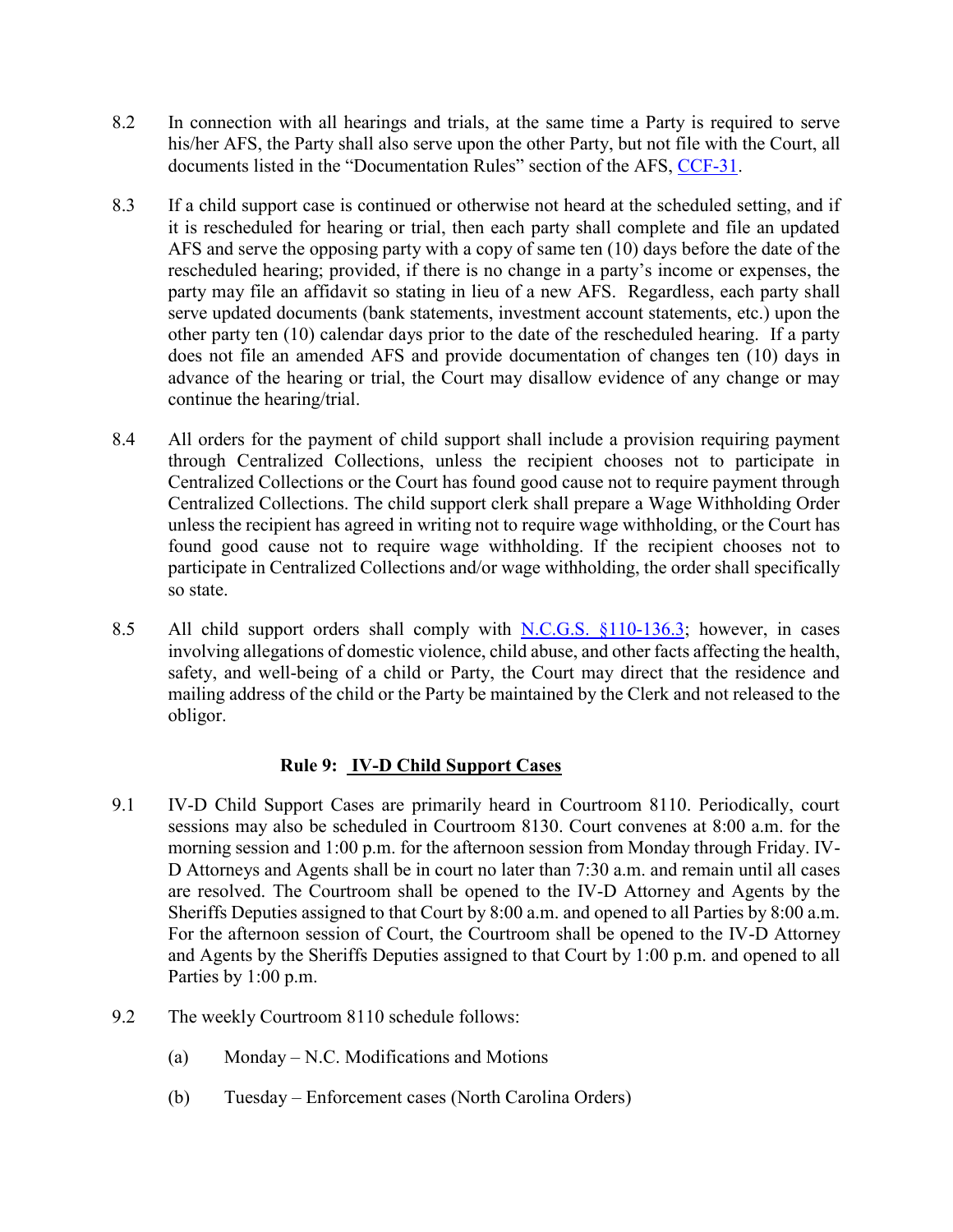- (c) Wednesday N.C. Establishment cases, paternity in issue
- (d) Thursday N.C. Establishment cases, paternity not in issue
- (e) Friday Interstate enforcement (a.m.) Interstate establishment (p.m.)
- 9.3 Whenever an order for arrest or a show cause order has been issued, the IV-D Attorneys and/or Agents shall not discuss the case with the person against whom such process has been issued, except upon their appearance in Court. No one against whom such process has been issued shall be released from Court prior to the disposition being brought before the Court.
- 9.4 Complete court dockets will be provided to the Clerk of Superior Court by the IV-D agency five (5) days prior to the Court date.
- 9.5 No Court files shall be removed from the Courthouse by anyone.
- 9.6 The IV-D Agency shall be prepared for Court with all necessary documentation, including:
	- (a) case file synopsis
	- (b) payment history
	- (c) current employer
	- (d) Automated Collection and Tracking System ("ACTS") history
	- (e) All documents showing properly filed motions, orders and proof of service
- 9.7 IV-D Agents shall be prepared to testify, if necessary, on past public assistance amounts and other relevant facts.
- 9.8 Agents shall have all cases prepared for the Attorneys' review prior to the court date.
- 9.9 Any motion in a IV-D shall be in writing and shall be filed with the Office of the Clerk of Superior Court and calendared for hearing in Courtroom 8110. The Moving Party may receive a hearing date by either contacting the IV-D Attorney assigned the case or by contacting the Clerk of Superior Court at the child support window on the  $3<sup>rd</sup>$  floor of the Court House. Any motions filed with the Clerk of Superior Court at the  $3<sup>rd</sup>$  floor child support window that are identified as IV-D cases are forwarded by the Clerk to the IV-D Agency. The IV-D agency will place the matter on the court docket when it receives the motion. The IV-D Agency shall notify its client of the place, date and time of the scheduled motion. The Moving Party shall separately notify the parties as prescribed by the Rules of Civil Procedure.
- 9.10 Automated Collection and Tracking System (ACTS) documents (except for the Order for Arrest) shall be utilized to monitor cases and generate IV-D child support orders and, whenever possible, shall be created in Court and signed by the Judge with a copy to be mailed to the child support payor.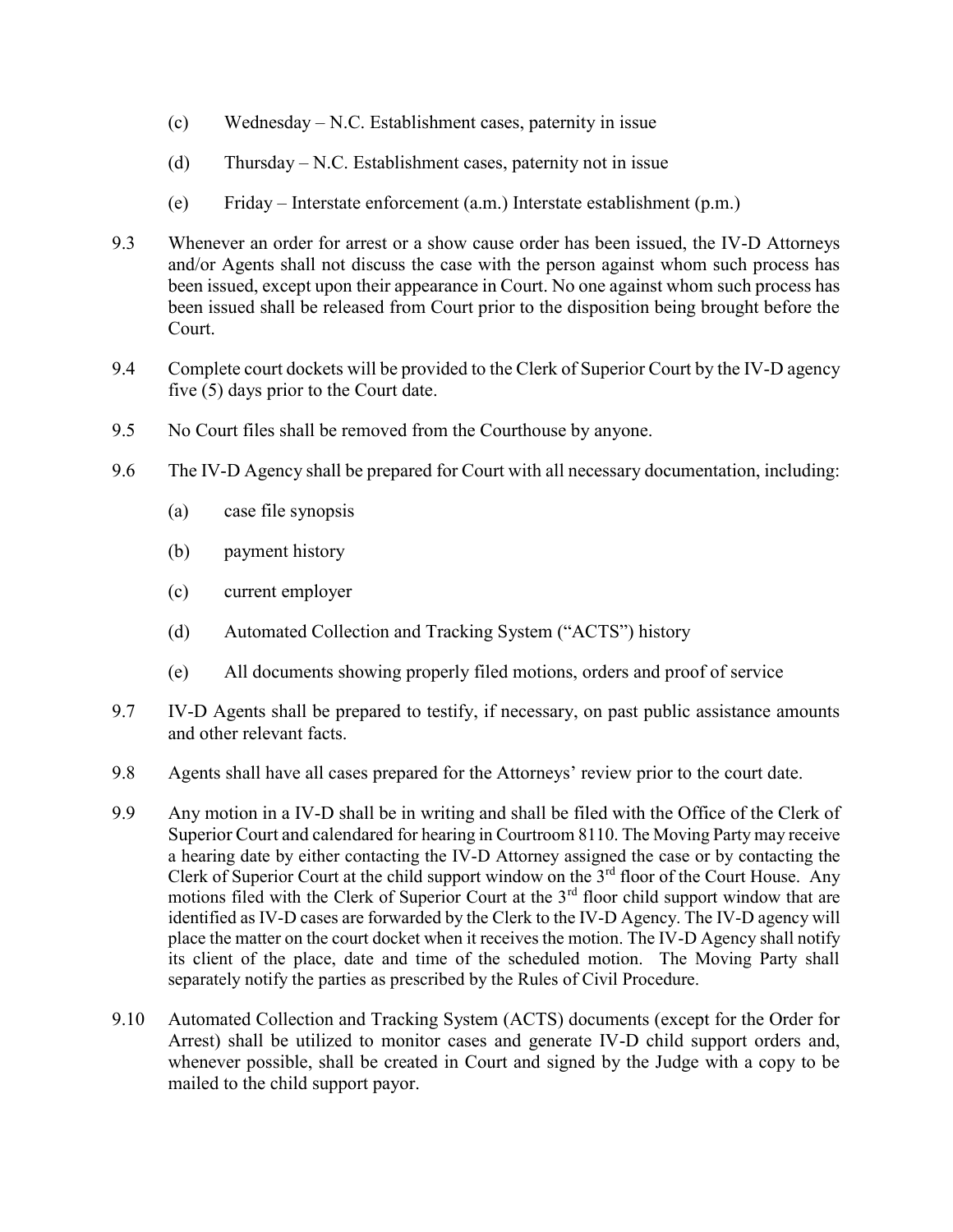- 9.11 Whenever possible, Child Support Court Orders shall be created in Court and signed by the Judge with a copy for the Agency. Court orders shall be clear and concise. They shall be prepared, reviewed, and forwarded to the presiding assigned Judge no later than ten (10) business days after the case was decided.
- 9.12 Every Order for Arrest shall provide that the person be directed to return to Courtroom 8110 on the next business day following his/her arrest at 9:00 a.m.
- 9.13 When an IV-D case is reset for review or any other purpose, the obligor shall appear in Court on the scheduled date and time.
- 9.14 Any Motion to Strike an Order for Arrest/Forfeiture shall be in writing on Form CVD-CS-1. These forms shall be made available in the Office of the Clerk of Superior Court. The moving Party shall attach any supporting documentation to the motion. No more than one Motion to Strike shall be made regarding any Order for Arrest/Forfeiture.

The moving Party shall file any motion to strike with the Clerk. The Clerk shall schedule a hearing on the motion within two (2) business days after it is filed. A designated Clerk shall inform the Courtroom Clerk in Courtroom 8110 that the motion has been filed and that these motions be listed on an "add on" docket created by the Clerk and the files pulled for Court.

The moving Party shall appear in Courtroom 8110 on the scheduled date, except:

- (a) an Assistant Clerk may strike an Order for Arrest issued in error; and
- (b) the Court will only grant a Motion to Strike if it is satisfied that the moving Party was incarcerated, hospitalized or otherwise institutionalized on the date he or she failed to appear; was provided with an incorrect court date and time; or if other extraordinary cause to support the motion exists.

The Clerk shall not strike any Order for Arrest/Forfeiture without a completed and duly signed Order to Strike Order for Arrest/Forfeiture (Form CVD-CS-2).

9.15 When a matter has been scheduled to be heard in a IV-D case in courtroom 8110 and the obligee elects to retain a private attorney, then obligee or obligee's attorney must notify the child support enforcement attorney assigned to the case at least one week prior to the hearing date or as soon as otherwise possible, advising that private counsel is now representing obligee.

Once notified, one of two things may happen in the case:

(a) The obligee may terminate the IV-D services by signing appropriate termination documents at the Agency to allow child support enforcement to withdraw from the case and to have the case redirected from IV-D Court to Family Court. Such Motion/Order shall be presented to the judge assigned to 8110 on the date when the matter was originally scheduled to be heard. If the case is redirected back to Family Court, it is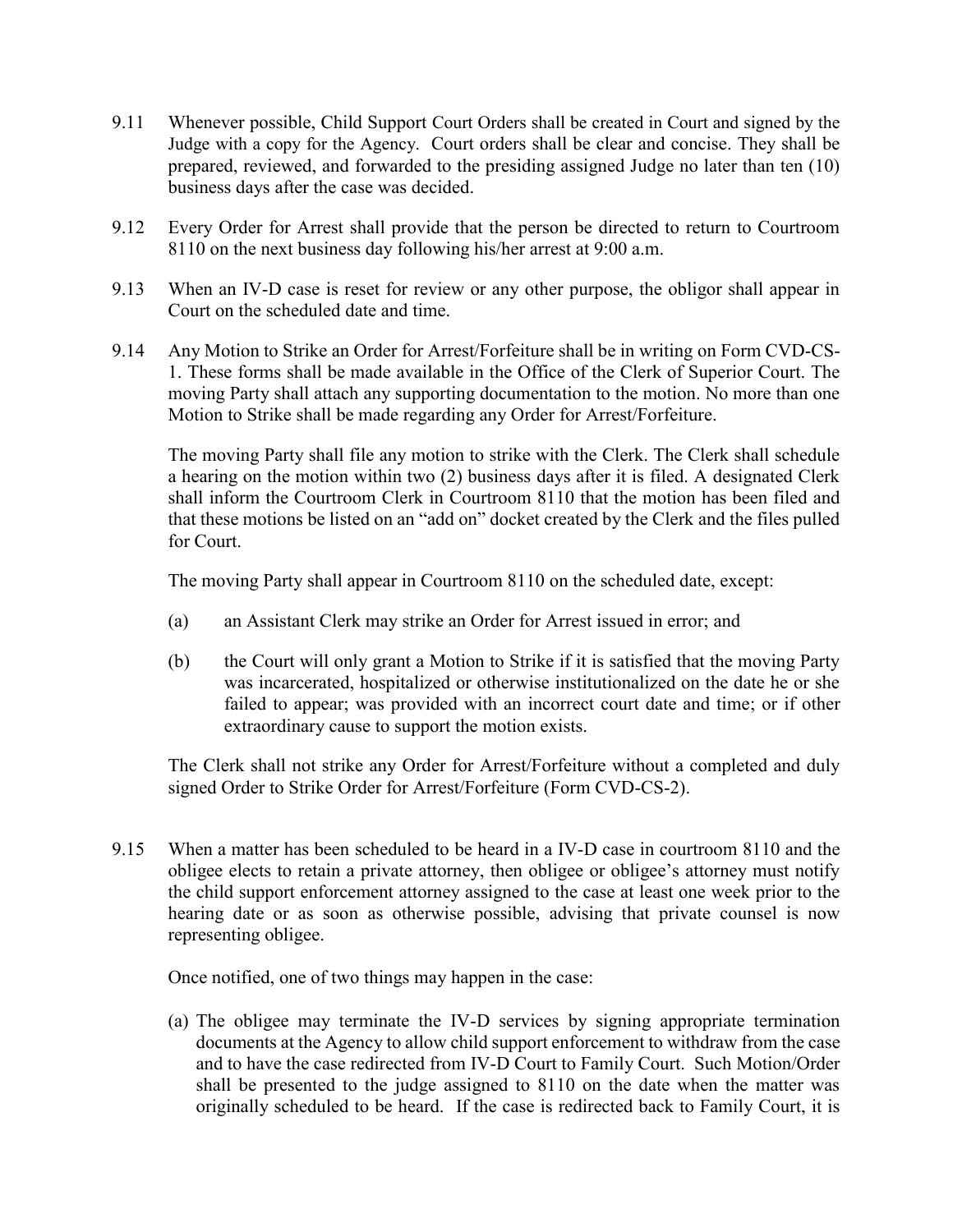the responsibility of the parties to schedule a new hearing date through Family Court so that the matter can be heard before the Family Court judge assigned to the case.

- (b) If the obligee elects not to terminate IV-D services but wishes to retain private counsel then the IV-D Attorney in their discretion may ask the Court to move the matter to Family Court for the limited purpose of hearing the motion. A Motion/Order shall be presented to the judge assigned to 8110 on the date when the matter was originally scheduled to be heard. It is the responsibility of the Parties to schedule a new hearing date through the Family Court so that the matter can be heard before the Family Court judge assigned to the case. Once the hearing is completed it is the responsibility of the Parties to provide the IV-D Attorney or Agency with any drafts of the Order for review and comment. The Agency shall be served with the final order since it is still a party to the action.
- 9.16 The Parties are not required to file a Financial Affidavit in IV-D cases.
- 9.17 Pursuant to [2012 North Carolina State Bar Formal Ethics Opinion 9,](http://www.ncbar.gov/ethics/printopinion.asp?id=868) the IV-D Attorney and the Mecklenburg County Child Support Enforcement Agency is not attorney-of-record for the obligee. Therefore, all pleadings and discovery must be served upon the obligee with a separate copy sent to the IV-D Attorney.
- 9.18 In matters where a Private Attorney has made a general appearance on behalf of the Plaintiff or Defendant, their representation is deemed to be concluded when the complaint, motion or show cause for which they appeared is resolved. No motion to withdraw need be filed with the Court – THIS APPLIES TO IV-D CASES ONLY.
- 9.19 Continuances
	- a) Either party to the action may contact the IV-D Agency no later than 10 days in advance of a scheduled hearing and request a continuance. The IV-D Attorney may consent to a continuance in which case they will prepare a continuance order for submission to the Judge on the date the hearing was scheduled.
	- b) If there is no response from the IV-D Agency within 48 hours of the request or the IV-D Agency does not consent to the continuance or it is less than 10 days from the day of hearing, the party requesting the continuance shall contact the Clerk of Superior Court designee at the 3<sup>rd</sup> floor Child Support Window. The Clerk's Office shall provide the party with Form CCF-5. Once filled out the Clerk shall file stamp the form and schedule the hearing in 8110 within 3 business days of the request. The Clerk shall add any Motions to Continue onto the morning Prisoner/Strike docket for 8110 and delineate it as a Motion to Continue. If the Motion is requested within 4 business days prior to the Court Date, the Clerk shall schedule the Motion for the date and time of the regularly scheduled hearing.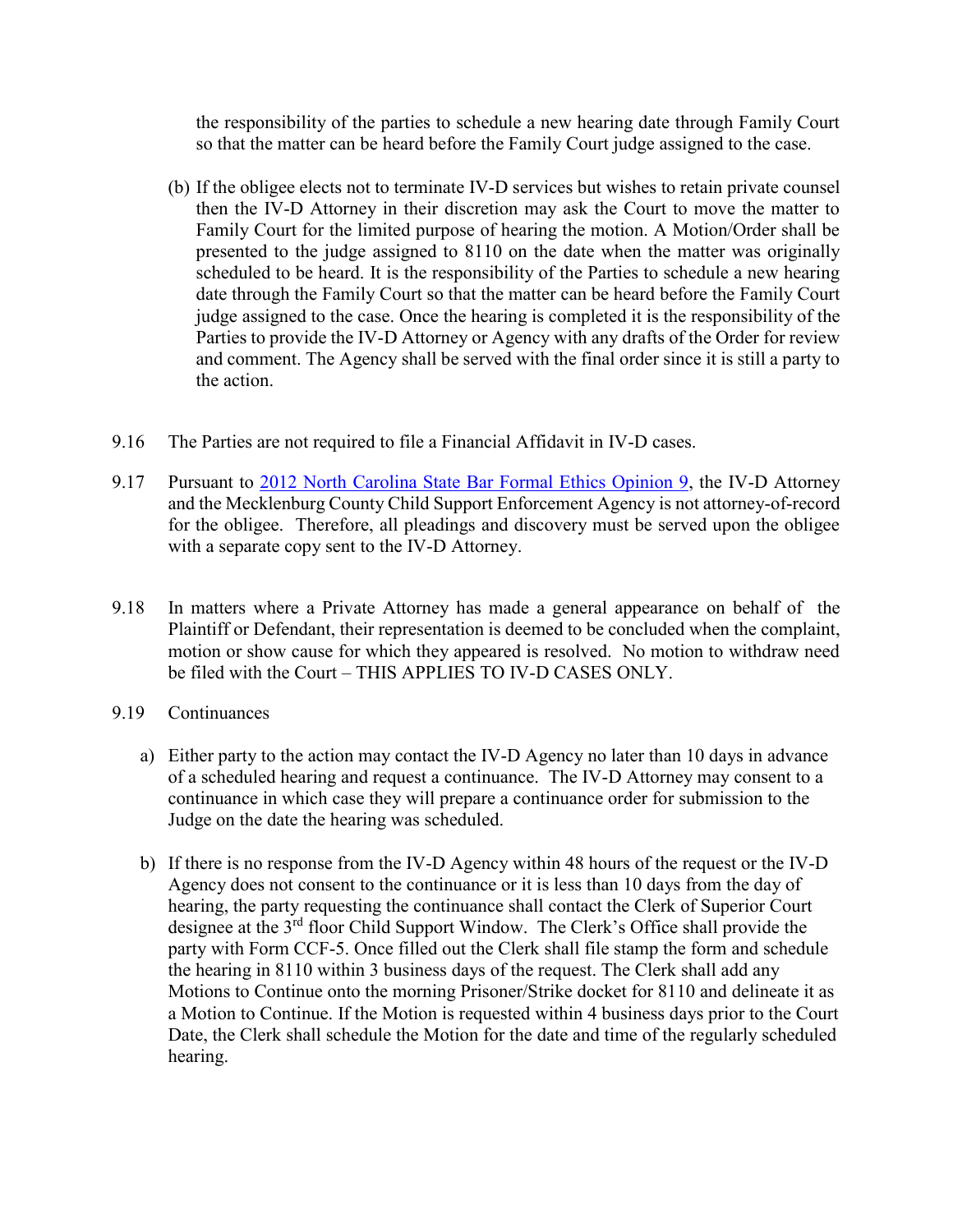#### **Rule 10: Postseparation Support (PSS) and Alimony Cases**

- 10.1 In all cases involving claims for postseparation support, alimony, or a modification of a previous order for alimony, both Parties shall file and serve an AFS, using [Form CCF-31.](http://www.nccourts.org/Courts/CRS/Policies/LocalRules/Documents/647.xls)
	- (a) A Party seeking PSS, alimony, or modification of a prior alimony order, may attach the Affidavit of Financial Standing to his/her initial pleading.
	- (b) For PSS hearings, each Party shall serve the opposing Party with the AFS by 5:00 p.m. ten (10) calendar days before the date of the scheduled hearing. Provided, however, if one party is not served with a Notice of Hearing at least fifteen (15) days prior to the scheduled hearing, that Party may serve his/her AFS on the other Party either (i) ten (10) days after being served with the Notice of Hearing or (ii) three calendar days before the date of the scheduled hearing, whichever first occurs. Provided, however, if the AFSs have not been served and if the hearing is continued, each party shall serve his/her AFS not less than ten (10) days prior to the rescheduled hearing.
	- (c) For trials of alimony claims and motions to modify, each Party shall serve the opposing Party with an updated AFS by 5:00 p.m. ten (10) calendar days before the date of the scheduled trial.
- 10.2 In connection with all hearings and trials, at the same time a Party is required to serve his/her AFS, the Party shall also serve upon the other Party, but not file with the Court, all documents listed in the "Documentation Rules" section of the AFS.
- 10.3 If a hearing or trial is continued or otherwise not heard at the scheduled setting, and if the hearing or trial is rescheduled, then each party shall complete and file an updated AFS and serve the opposing party with a copy of same ten (10) days before the date of the rescheduled hearing; provided, if there is no change in a party's income or expenses, the party may file an affidavit so stating in lieu of a new AFS. Regardless, each party shall serve updated documents (bank statements, investment account statements, etc.) upon the other party ten (10) calendar days prior to the date of the rescheduled hearing. If a party fails to file an amended AFS and provide documentation of changes ten (10) days in advance of the hearing/trial, the Court may disallow evidence of such changes or continue the hearing/trial.
- 10.4 PSS hearings shall be set on the first Monday afternoon of each session of domestic court, beginning at 2:00 p.m. If a claim for temporary child support is also pending, it will be heard along with the claim for PSS. There is no cap or other restriction on the number of such hearings. At 2:00 p.m. the Assigned Judge will call the calendar and give each case an approximate hearing time. Motions to continue which were not previously submitted to the FCA's Office may be heard at this time; however, absent compelling circumstances, motions to continue at this juncture are strongly disfavored and will most likely be denied. If more than three (3) cases require hearing, the additional cases will be given other days and times during the domestic term to return for hearing. Each side will have thirty (30) minutes to present his or her case, including direct and cross-examination and closing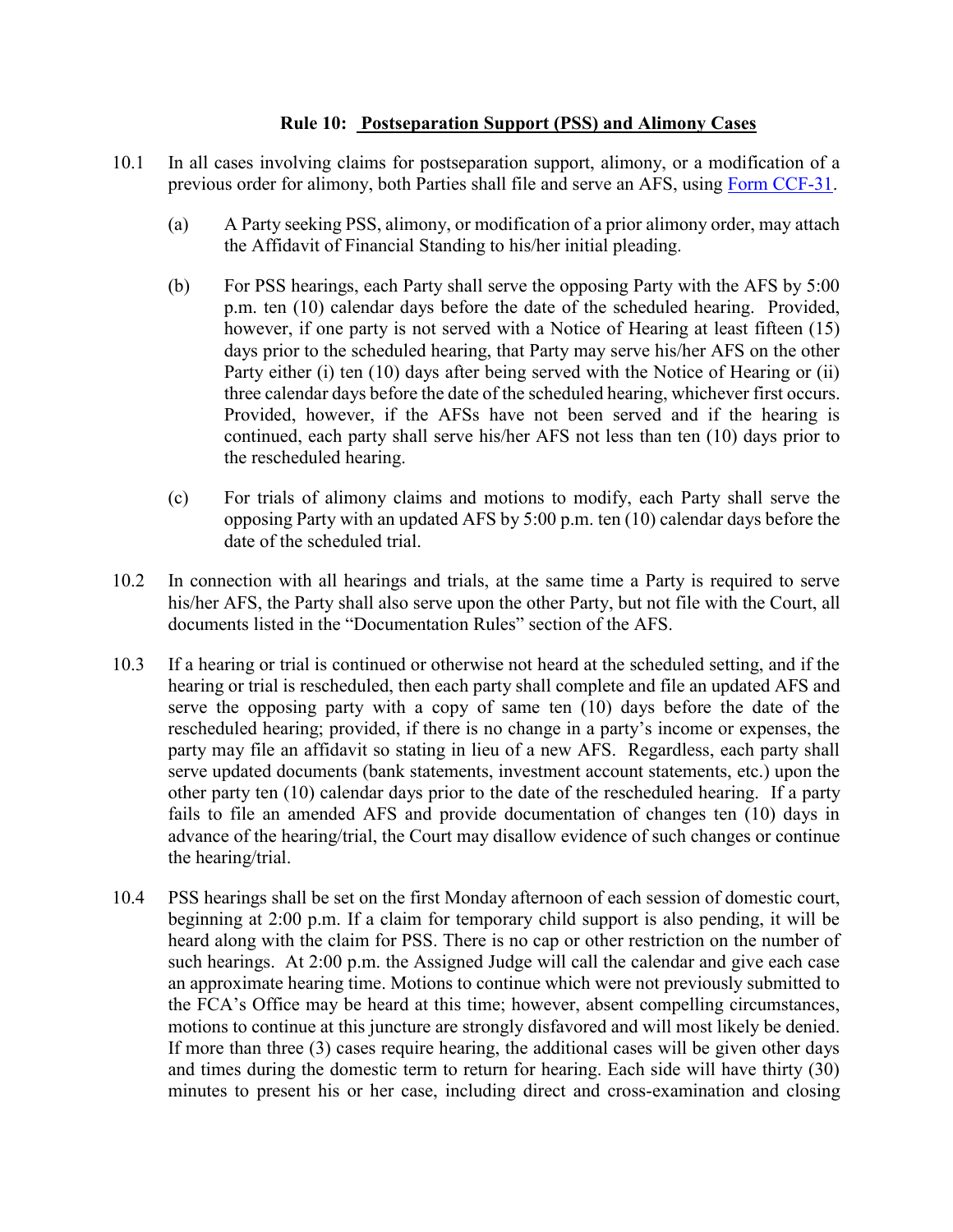arguments, although a judge may elect to decide a case on affidavits, without further evidence or argument, as permitted by statute. With prior written notice served upon the opposing attorney and the Assigned Judge by 5:00 p.m. on the Wednesday preceding the Monday on which the PSS hearing is scheduled, Parties may request from the Court additional time to present complicated cases, which the judge may allow, in his or her discretion. Absent a ruling by the Assigned Judge, Parties shall appear as scheduled.

10.5 In PSS cases, a Party wishing to use "text" affidavit of the Party, or affidavits from accountants, private investigators, or other witnesses, must serve the affidavits on the opposing Party by 5:00 p.m. five (5) calendar days prior to the date of the PSS hearing; otherwise, the Court will not consider the affidavits.

## **Rule 11: Emergency Matters**

- 11.1 An application for an emergency custody order, temporary restraining order, preliminary injunction, Domestic Violence Protective Order (50B), Civil No-Contact Order (50C) and the like shall be made in a written, verified Pleading which sets forth the facts giving rise to the need for emergency relief. The verified Pleading may be accompanied by affidavits of third parties.
- 11.2 A Party making an application for emergency relief may deliver the Pleading to the Assigned Judge. Pleadings for emergency custody, ex parte or otherwise, also may be directed to the FCA who shall then confer with the Assigned Judge about the request. Entry of emergency custody orders shall be governed by the considerations in [N.C.G.S. § 50-](http://www.ncleg.net/EnactedLegislation/Statutes/HTML/BySection/Chapter_50/GS_50-13.5.html)  $13.5(d)(3)$ , and by the considerations of the Children's safety and availability for future hearings.

If the Assigned Judge is unavailable (i.e. away for the day due to illness, vacation or CJE attendance), application shall be made to the judge then assigned to Civil Domestic Violence Court. The judge assigned to Civil Domestic Violence Court shall determine whether the alleged emergency requires the Court to act before the anticipated return of the judge to whom the case is assigned. If so, the judge shall enter the appropriate order either granting or denying the relief requested. A copy of the emergency motion and any resulting order shall be left with the FCA for the Assigned Judge's review upon his or her return and for the calendaring of future hearings.

These procedures are in addition to remedies available through the Magistrate and the dedicated 50B and 50C courts.

- 11.3 A Party making an application for emergency relief must give actual and reasonable notice of the application and any scheduled hearing to the Party against whom the order is sought, except for those circumstances in which the Court makes an evidentiary finding that either:
	- (a) notice of the application for such order will result in the very harm sought to be prevented; or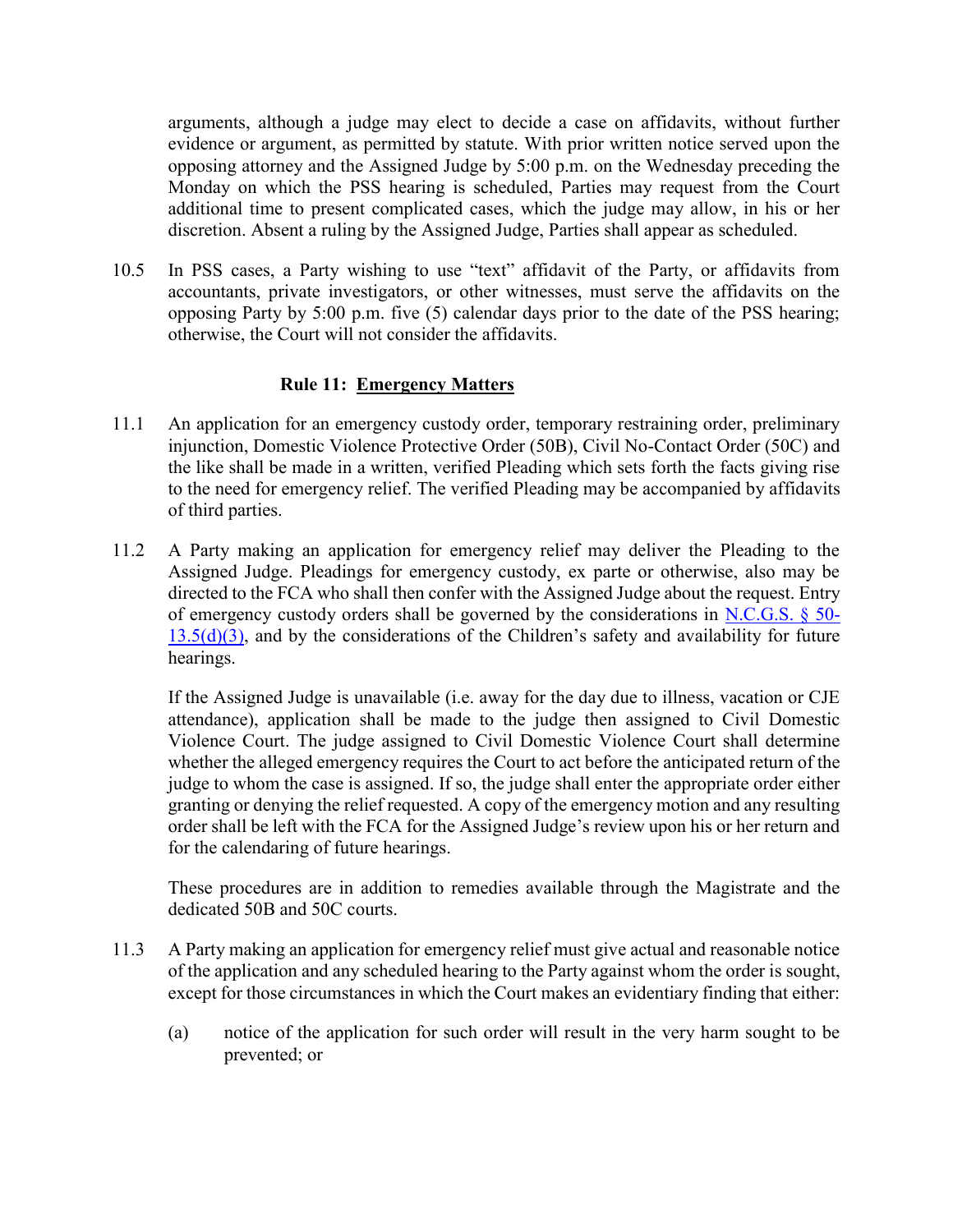- (b) all reasonable means calculated to give the notice required were used but were unsuccessful.
- 11.4 The attorney for the Party for whom a 50B protective order was obtained shall deliver a copy of the 50B protective order to the Warrant Repository.
- 11.5 The filing of Pleadings for emergency relief that are not well-grounded may result in sanctions against the offending Party, which may include, but are not limited to, attorney's fees, or, if the offending Party may otherwise be entitled to attorney's fees, the denial of a fee award. Such sanctions are within the judge's discretion.

## **Rule 12: Divorce Cases**

- 12.1 Most uncontested divorce actions are heard by summary judgment.
- 12.2 Upon filing a Motion for Summary Judgment, the filing Party shall submit to the Clerk in Room 3725 the following documents:
	- (a) proof of service, including an affidavit of service by publication, or an affidavit of service by certified mail, return receipt requested; and
	- (b) the Certificate of Absolute Divorce (Vital Statistics form); and
	- (c) the original and two (2) copies of the proposed Judgment of Divorce; and
	- (d) a self-addressed, stamped envelope.

A stamped envelope addressed to the other Party may also be submitted. All of the documents must be submitted to the Clerk by the preceding Monday.

- 12.3 After all Pleadings have been properly served and all documents required by Local Rule 12.2 above have been submitted to the Clerk, the filing Party may request that the case be placed on a calendar.
- 12.4 There shall be a published calendar issued by the Clerk each Friday indicating all motions that will be decided by the judge in the assigned divorce courtroom during the following week.
- 12.5 The judge assigned to Courtroom 8110 shall decide the summary judgment divorces and deliver the court files and judgments to the Clerk. The divorce will be decided on the basis of the documentation in the file. Judgments will be processed and filed by the Clerk and should be available in Room 3725 by noon on Friday to attorneys who choose not to have the judgments mailed.
- 12.6 Parties that provide a self-addressed, stamped envelope shall be mailed copies of the judgment or explanation of why the motion was not granted by the Clerk. A copy of the judgment or explanation shall also be mailed to any opposing Party for whom a selfaddressed, stamped envelope was submitted. Divorce judgments and explanations of why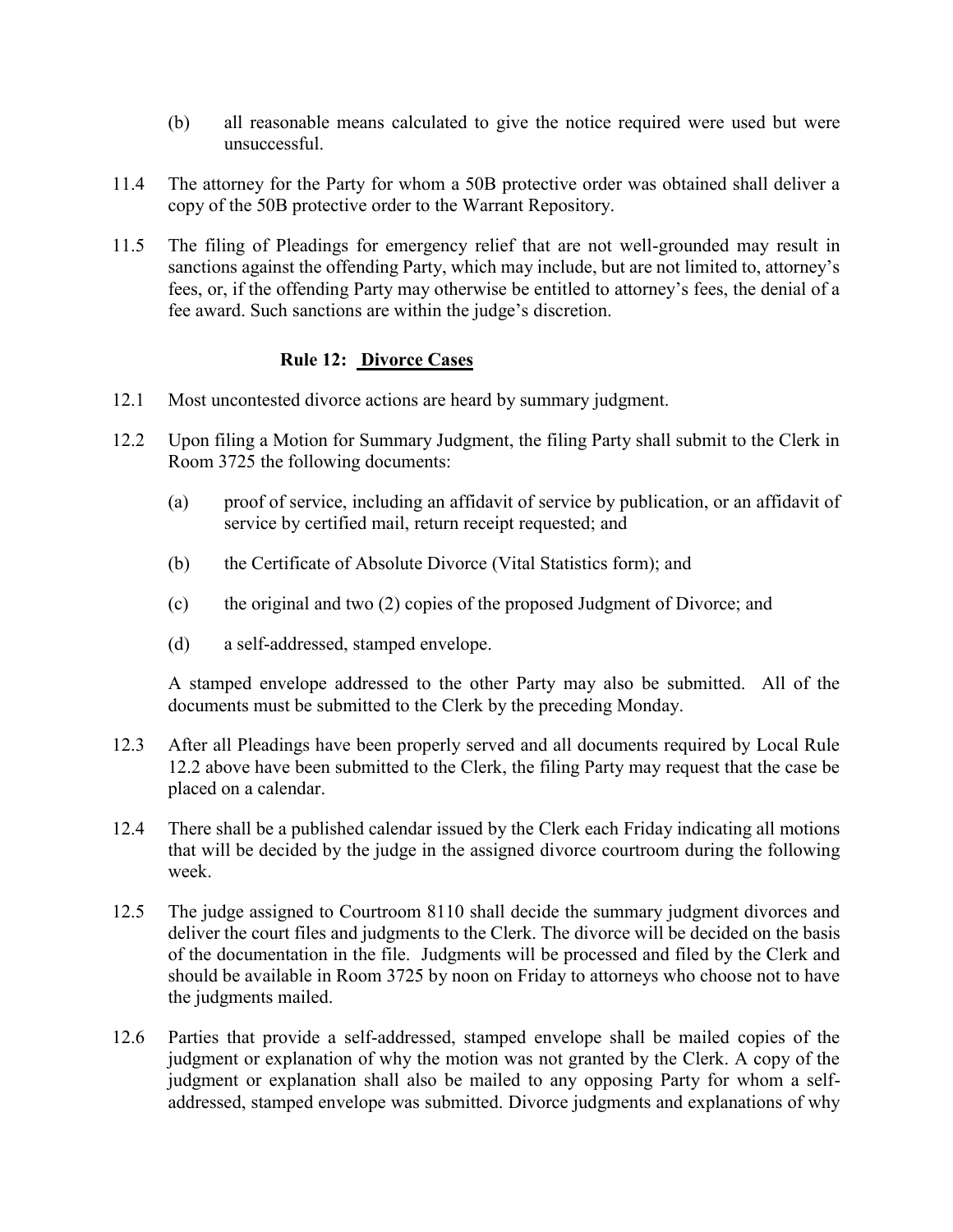judgments were not granted will be placed into a basket in the Clerk's office if they are not mailed.

- 12.7 The party who obtained the judgment of absolute divorce shall serve a copy of it upon the other party, as required by [Rule 58 of the North Carolina Rules of Civil Procedure.](http://www.ncleg.net/EnactedLegislation/Statutes/HTML/BySection/Chapter_1A/GS_1A-1,_Rule_58.html)
- 12.8 There shall be no limit, cap, or other restriction on the number of divorce cases calendared on the published calendar. No cases should be added to the printed calendar.
- 12.9 When there is no Court on Monday because of a holiday, or because Court is not scheduled, there will be no divorce calendar that week.
- 12.10 Annulments, contested divorces, and uncontested divorces requiring live testimony shall be set by the Clerk for hearing.

# **Rule 13: Equitable Distribution (ED) Cases**

- 13.1 Time Standards for ED Cases: The following time standards shall apply in ED cases:
	- (a) Initial Pretrial Discovery Conference (IPTC) and scheduling order to be completed within 120 days of the first filing of a Pleading asserting a claim for ED.
	- (b) Final pretrial conference to be completed 80 120 days of the IPTC.
	- (c) Trial setting for expedited ED cases within 90 days of the IPTC.
	- (d) Trial settings in all other ED cases within 60 days of the Final Pretrial Conference (FPTC).
	- (e) Trial in all ED cases to be completed within one (1) year from the date of the first filing of a claim seeking ED.
- 13.2 ED Affidavit: Each Party shall file an ED Affidavit with the Court and serve a copy on the opposing Party using [Form CCF-33,](http://www.nccourts.org/Courts/CRS/Policies/LocalRules/Documents/274.pdf) which must be typewritten. The Affidavit must be filed and served at least 10 calendar days prior to the date set for the IPTC.

Filing and service of [Form CCF-33](http://www.nccourts.org/Courts/CRS/Policies/LocalRules/Documents/274.pdf) in compliance with this rule shall be deemed compliance with the statutory requirement of an inventory as set forth in [N.C.G.S. §50-21.](http://www.ncleg.net/gascripts/statutes/statutelookup.pl?statute=50-21) In the event compliance with this rule results in the affidavit being filed more than 90 days after service of the ED claim, the Court is deemed to have ordered an extension of time to file the inventory under [N.C.G.S. §50-21.](http://www.ncleg.net/gascripts/statutes/statutelookup.pl?statute=50-21)

Non-compliance with this rule may result in the responsible Party's proffered testimony (whether written or oral) not being allowed into evidence by the Court, in addition to the sanctions provided for in [Local Rule 22.](file:///C:/Users/iaptmt/AppData/Local/Microsoft/Windows/Temporary%20Internet%20Files/Content.Outlook/E54J69DD/2013-06-04%20Local%20Rules%20Final%20(2).docx%23Rule22) This sanction and others may be imposed or conditionally imposed at the time of the IPTC.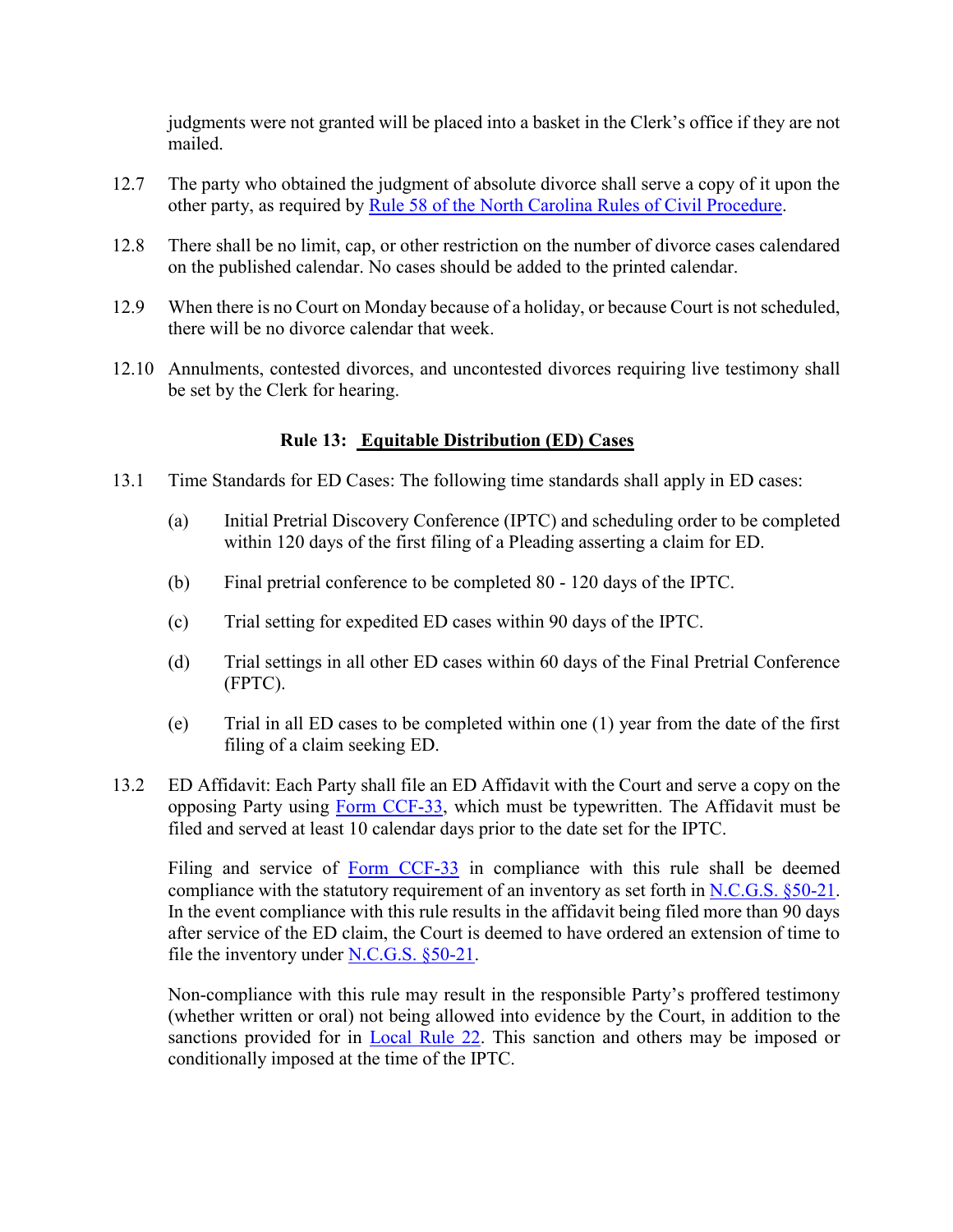ED Affidavits should refer to the Parties as "Husband" and "Wife" rather than as "Plaintiff" and "Defendant"

- 13.3 Mandatory Discovery:
	- (a) At the same time a Party serves his or her ED Affidavit upon the opposing Party, the Party shall also serve upon the opposing Party copies of the following documents concerning the assets and debts listed in the ED Affidavit:
		- 1. REAL ESTATE:
			- (i) Deeds
			- (ii) Promissory Notes
			- (iii) Deeds of Trust
			- (iv) Amortization Schedules
			- (v) Statements showing mortgage balance on DOS and current date
			- (vi) Appraisals

## 2. TRANSPORTATION

- (i) Certificates of Title
- (ii) Notes or other Loan Documents (If money owed on vehicle on DOS)
- (iii) Statements showing loan balance on DOS (If money owed on DOS)
- 3. ACCOUNTS Statements for the months closest to DOS (both before and after)
- 4. LIFE INSURANCE POLICIES Annual Statement of Cash Surrender Value for statement periods closest to DOS (both before and after)
- 5. RETIREMENT BENEFITS Statements for statement periods closest to DOS (both before and after)
- 6. DEBT Statements for months closest to DOS (both before and after)
- (b) Prior to the mediation or other ADR procedure being utilized by the Parties, each Party shall serve upon the opposing Party copies of the following:
	- 1. The documents listed above that have not previously been served upon the opposing Party; and
	- 2. The most recent statements and other documents which a Party has concerning the current net fair market value of each item listed in subparagraph (a) above;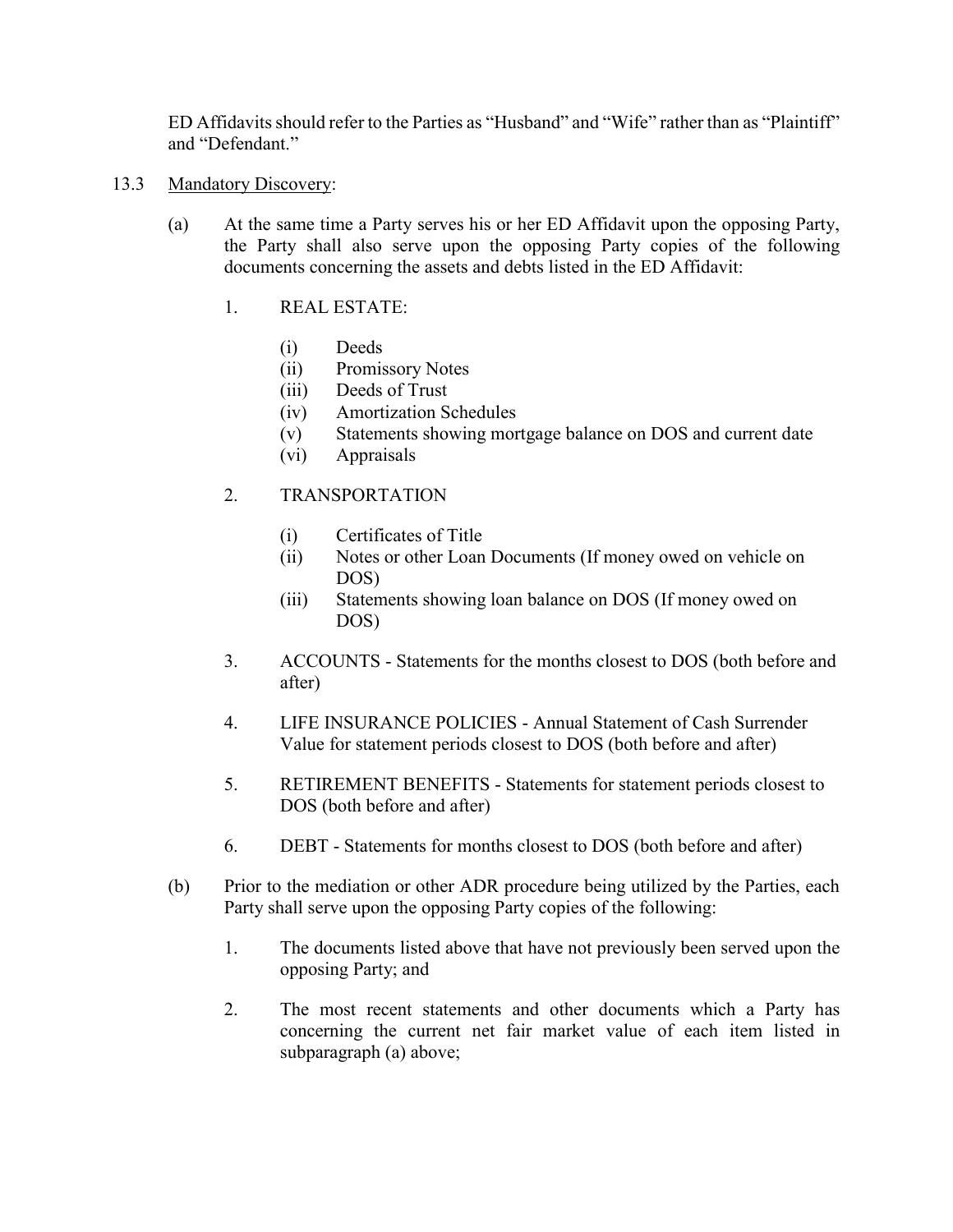- 3. All appraisal reports which the Party intends to offer into evidence at trial, unless previously provided to the opposing Party.
- (c) Ten calendar days prior to the date the case is scheduled for trial each Party shall serve upon the opposing Party copies of the following:
	- 1. The documents listed above that have not previously been served upon the opposing Party; and
	- 2. The most recent statements and other documents which a Party has concerning the current net fair market value of each item listed in subparagraph (a) above.
	- 3. All appraisal reports which the Party intends to offer into evidence at trial, unless previously provided to the opposing Party.
- (d) The documents required by this rule should not be filed with the court.
- 13.4 Initial Pretrial Discovery Conference (IPTC) and Scheduling Order: The IPTC shall be deemed to be a "discovery conference" ordered by the Court as authorized in [Rule 26\(f\)](http://www.ncga.state.nc.us/EnactedLegislation/Statutes/HTML/BySection/Chapter_1A/GS_1A-1,_Rule_26.html) of the North Carolina Rules of Civil Procedure and [N.C.G.S. §50-21\(d\).](http://www.ncleg.net/gascripts/statutes/statutelookup.pl?statute=50-21) Each Party shall participate in good faith in the framing of a discovery plan and is under a duty to confer in advance of the IPTC in the framing of a discovery plan.

**Attorneys for the Parties and the Parties shall be present at the IPTC unless excused by the Assigned Judge. If either Party is more than 100 miles from Charlotte, that Party may appear by telephone. For Parties and attorneys to be excused, ED affidavits must be filed, all discovery deadlines and ADR must be agreed to and dates for the FPTC and trial must be obtained from the FCA and agreed upon by all Parties and attorneys, and a consent order [\(CCF-37\)](http://www.nccourts.org/Courts/CRS/Policies/LocalRules/Documents/277.pdf) signed by all Parties and attorney(s) shall be presented to the Court prior to or at the time of the hearing.**

The IPTC shall be used to schedule the ED trial, schedule a discovery plan, and set other deadlines. The IPTC shall also be used to review the ED Affidavits, determine what assets need to be appraised and the procedures for determining values, determine whether attorneys and the Parties are familiar with Alternative Dispute Resolution procedures, and select and order the completion of a selected procedure. The Court will enter a Scheduling Order at the IPTC on [Form CCF-37,](http://www.nccourts.org/Courts/CRS/Policies/LocalRules/Documents/277.pdf) which shall be provided for the Court by the Parties. The Courtroom Clerk shall give the FCA a copy of the scheduling order.

13.5 Final Pretrial Conference (FPTC): A Final Pretrial Conference (FPTC) shall be held in every ED case not resolved through ADR except expedited ED cases. The time for the FPTC shall be set at the IPTC. A Final Pretrial Order (FPTO) shall be entered using Form [CCF-38](http://www.nccourts.org/Courts/CRS/Policies/LocalRules/Documents/374.pdf) or Form CCF-38A. At the IPTC, the Court will rule on when the FPTO will be submitted. This deadline is subject to later review up to or at the FPTC. If an extension of the deadline is not requested or the request has not yet been approved by the Assigned Judge at the time of the FPTC and such request is then denied, the Parties shall be required to submit the FPTO by the following Monday at noon. If the request is granted but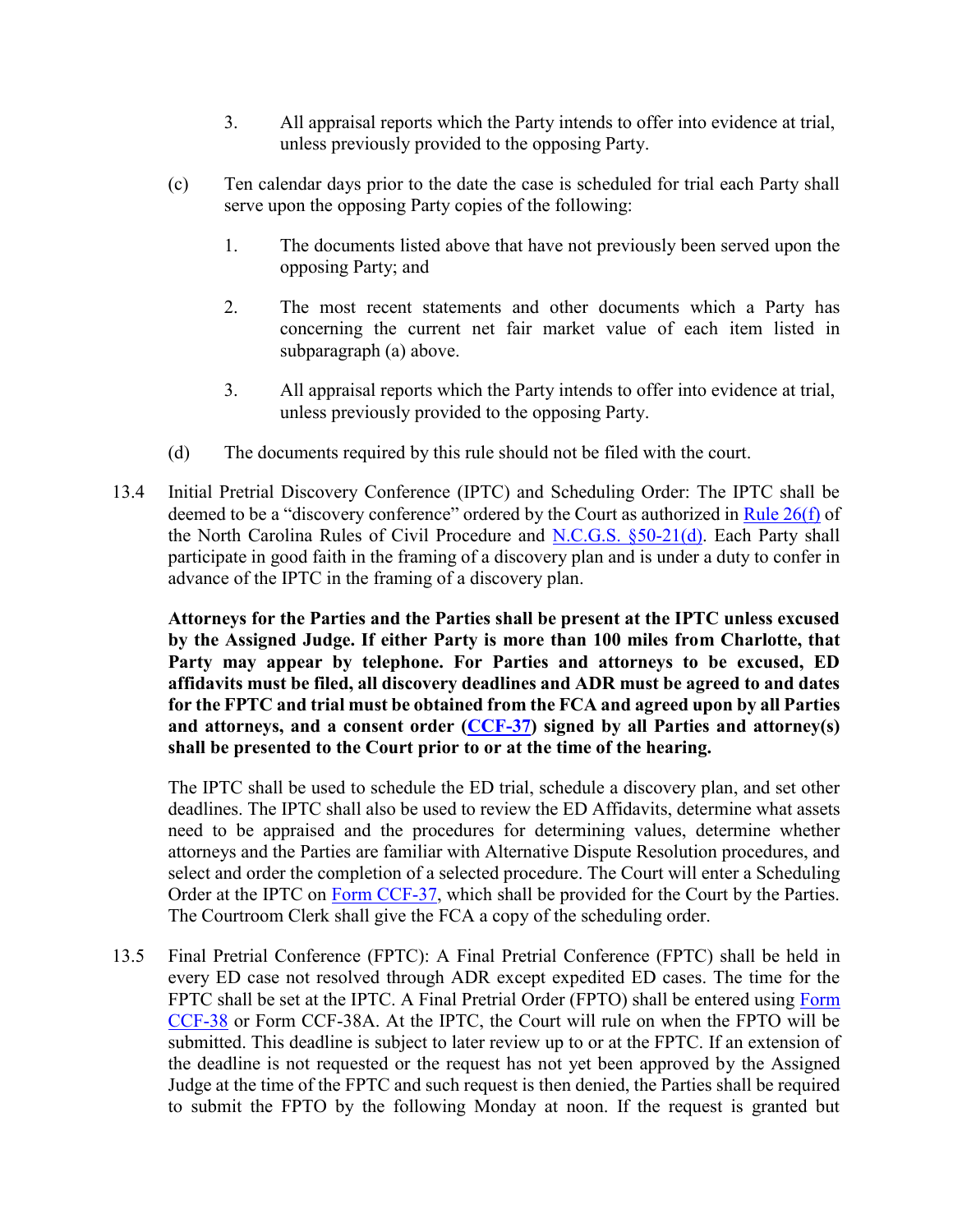Parties/attorneys fail to file the FPTO by the subsequent date designated by the Judge, the Parties/attorneys may face sanctions that could include shortened time for presentation of evidence against one or both Parties so that a FPTO can be generated prior to the start of evidence; monetary sanction; or other sanction that is appropriate given the circumstances.

At the FPTC, the trial date shall be confirmed or a new trial date shall be set and any additional deadlines shall be set. All attorneys and all Parties shall be present at the FPTC, or may be excused as specified in Local Rule 13.4 above. The signatures of the Parties on the Final Pretrial Order shall be acknowledged before a Notary Public or taken upon oath before the Courtroom Clerk.

- 13.6 Continuance of ED Cases: ED trials shall not be continued except by the Assigned Judge. All motions for continuance after the first continuance shall be signed by the moving litigant, indicating his or her awareness of the motion, and by the attorney of record.
- 13.7 Expedited ED Cases. At the IPTC, the Court shall inquire of the Parties as to whether the case may be appropriate for disposition as an expedited ED case. The following rules shall apply to such cases:
	- (a) If the Parties agree and the Court approves, an ED case may be processed as an expedited ED case. In general, a case will not be appropriate for expedited ED procedures unless the total net fair market value of the marital estate is less than \$25,000 exclusive of marital real estate and marital vested pensions.
	- (b) A case designated as an expedited ED case will be given an initial trial setting within 90 days of the IPTC. A discovery schedule for each expedited ED case shall be set at the IPTC, and an order entered thereafter.
	- (c) At the expedited ED trial, the Court will accept written briefs, affidavits and other written documentation, but will only allow each Party a total of one (1) hour to present that Party's case either through summary argument or testimony of that Party and witnesses. The Court shall retain discretion to extend the time allotted to each Party if it will serve the interest of the Parties and the ends of justice. The Court in its discretion may take evidence by affidavits in lieu of oral testimony. If the Court plans to do so, it shall decide that at the IPTC.
- 13.8 Preparation and Entry of Judgment:
	- (a) Within 30 days following an ED trial, the Assigned Judge will provide the attorneys with a status report on his/her progress toward reaching a decision in the case. Within 60 days of trial, the Assigned Judge shall render his/her decision. If the Assigned Judge is unable, within the 60-day period, to render a decision in the case, s/he shall request from the Chief District Court Judge relief for one or more days from regular Court assignment to spend time on the case. The judge shall communicate this information to the attorneys, and within seven (7) calendar days of the relief day(s), render his/her decision. The judge shall also designate the attorney who is to draft the judgment.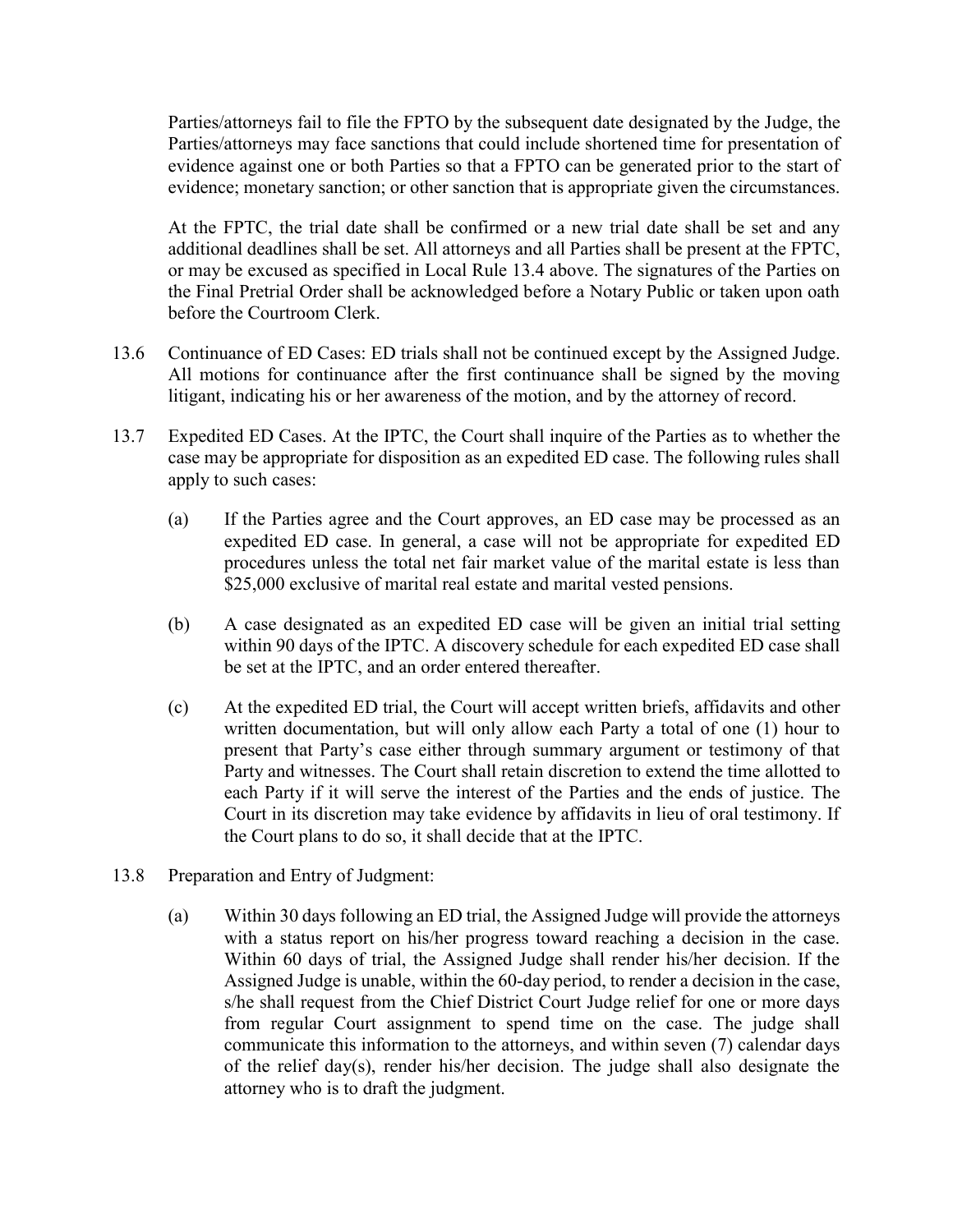- (b) Within 14 days of (i) announcing to the Court that an ED case has been settled, or (ii) receiving the judge's decision after an ED trial, the designated attorney shall provide a proposed judgment to the opposing attorney. The attorney receiving the judgment shall, within fourteen (14) calendar days of its receipt, communicate any requested changes to the attorney who prepared the judgment. Within fourteen (14) calendar days of receiving the requested changes, the first attorney shall submit the judgment to the Court using [Form CCF-7,](http://www.nccourts.org/Courts/CRS/Policies/LocalRules/Documents/364.pdf) with either the requested changes or a letter advising the judge of changes that were requested, but not made (with copies to opposing attorney). Upon receipt of the judgment, the judge shall, within seven (7) calendar days, either sign the judgment (with handwritten changes as needed) or schedule a meeting with the attorneys to resolve the judgment's language.
- (c) If no judgment is received within six (6) weeks after the judge renders the decision, the FCA shall contact the attorney responsible for preparing the judgment. If after another fourteen (14) calendar days no judgment has been received, the judge shall notify the FCA to place the case on the judge's next contempt calendar, at which both attorneys will appear and either present the judgment or explain to the Court why the judgment is not ready. Sanctions against either or both attorneys will be in the Court's discretion.
- (d) If an ED case is settled at a judicial settlement conference, the Memorandum of Judgment and also the final order should be submitted to the settlement judge for signature, rather than to the Assigned Judge.

## **Rule 14: Alternative Dispute Resolution (ADR)**

- (a) ED Cases. The Parties shall participate in an ADR procedure, which shall be completed prior to the FPTC.
- 14A.2 Other Family Law Cases. In cases involving disputes about the following matters, the Court shall require the Parties to participate in an ADR procedure prior to the trial of the case. For good cause, on written motion of either Party submitted to the FCA, the Court may waive ADR procedures in disputes involving the following matters:
	- 1. alimony claims, unless joined with equitable distribution claims;
	- 2. prenuptial agreements;
	- 3. post nuptial agreements;
	- 4. separation agreements;
	- 5. retroactive child support; and
	- 6. child support cases which exceed the current guideline maximum with regard to income or number of children.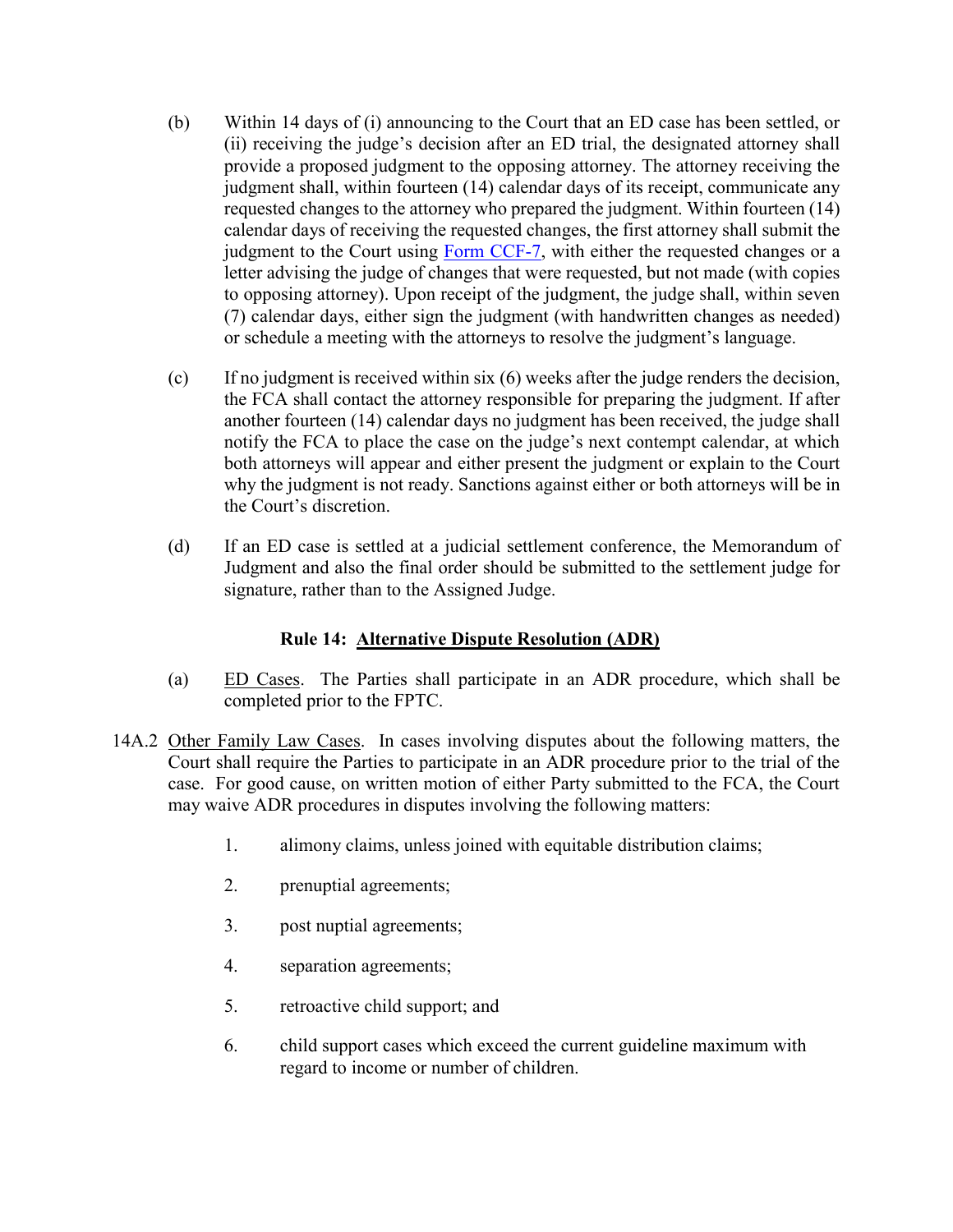- (b) The [Rules for Alternative Dispute Resolution \(ADR\) in Equitable Distribution and](http://www.nccourts.org/Courts/CRS/Policies/LocalRules/Documents/292.pdf)  [Other Family Financial Cases](http://www.nccourts.org/Courts/CRS/Policies/LocalRules/Documents/292.pdf) are incorporated herein by reference.
- (c) If a family financial case is settled at a judicial settlement conference, the Memorandum of Judgment and also the final order should be submitted to the settlement judge for signature, rather than to the Assigned Judge.

#### **Rule 15: Attorney's Fee Claims**

(a) In all cases which an attorney seeks an award of fees, the attorney shall file an appropriate affidavit at the time the case is called for trial. In its discretion, the Court may allow hearing of attorney fee claims during the trial of the underlying matter or promptly thereafter. The moving Party is responsible for securing a hearing date from the Family Court Administrator for any remaining attorney fee claim within the allotted time. Hearings on attorney fee claims may occur at the hearing of the underlying claim or at a later date.

#### **Rule 16: Time Standards**

It is the goal of the FCA's Office that 100% of all Domestic Cases be disposed of within 12 months of filing. The specific disposition goals by type of case are:

#### **For Alimony and Equitable Distribution Matters**:

| Event:                                                                                     | Time from Filing of Complaint: |  |
|--------------------------------------------------------------------------------------------|--------------------------------|--|
| Service of Complaint<br>a.                                                                 | 30 days                        |  |
| b. Filing of Answer                                                                        | 90 days                        |  |
| c. Initial Pretrial Discovery Conference                                                   | $120$ days                     |  |
| d. Completion of ADR                                                                       | $210$ days                     |  |
| <b>Final Pretrial Conference</b><br>e                                                      | 240 days                       |  |
| <b>Start of Trial</b><br>f.                                                                | $270$ days                     |  |
| Disposition of Case:                                                                       |                                |  |
| $(1)$ in 90% of cases                                                                      | Within 270 days of filing      |  |
| $(2)$ in 100% of cases                                                                     | Within 365 days of filing      |  |
| <b>Child Support:</b>                                                                      |                                |  |
| Event:                                                                                     | Time from Filing of Complaint: |  |
| Temporary orders entered, if requested by one or both Parties and do not involve paternity |                                |  |
| determinations:                                                                            |                                |  |
| a. in $90\%$ of cases                                                                      | Within 30 days of filing       |  |
| b. in $100\%$ of cases                                                                     | Within 45 days of filing       |  |
| Permanent orders entered:                                                                  |                                |  |
| a. in $75\%$ of cases                                                                      | Within 90 days of service      |  |
| b. in $90\%$ of cases                                                                      | Within 180 days of service     |  |

c. in 100% of cases Within 270 days of service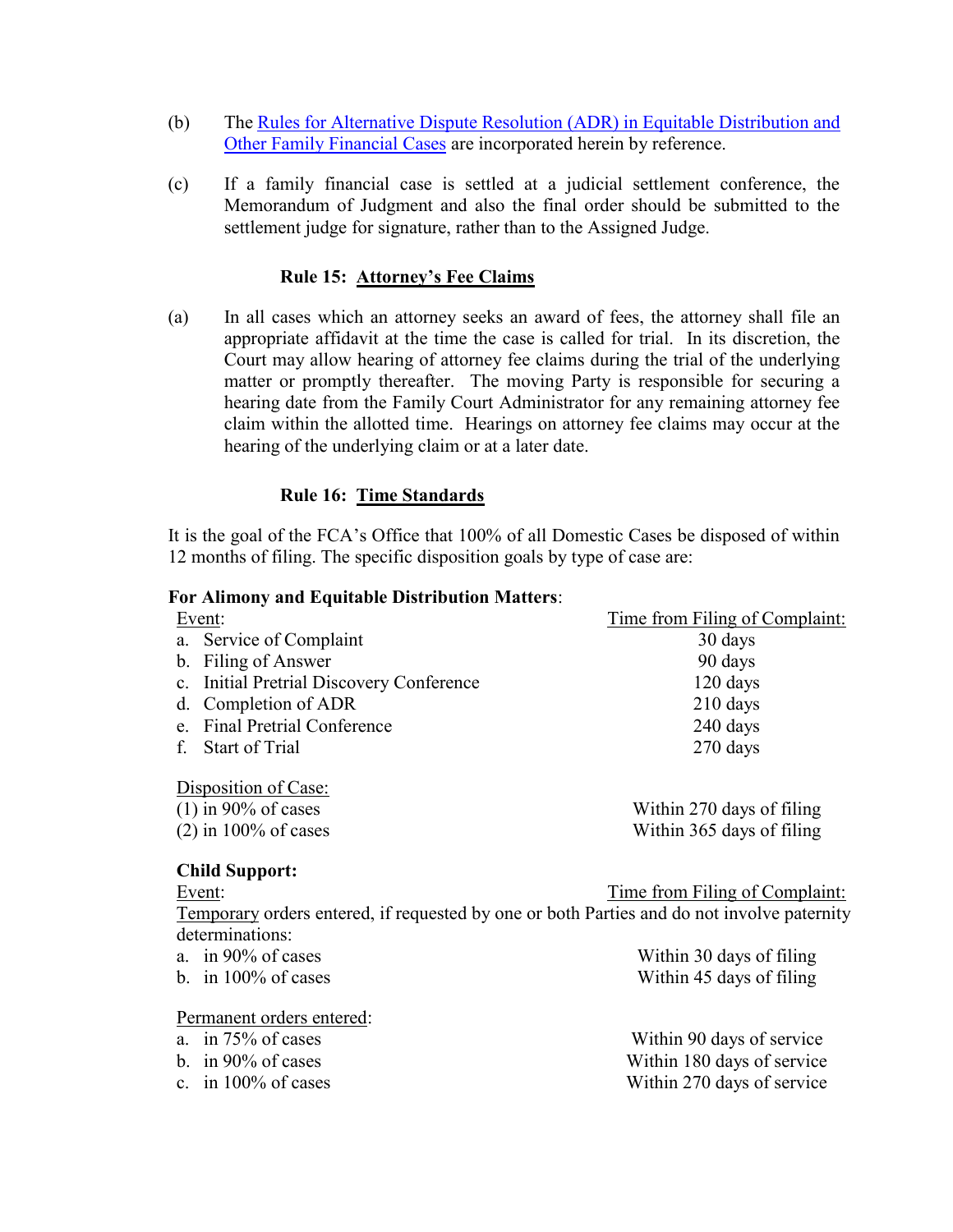|    | <b>Post-Separation Support:</b><br>Event:<br>Orders entered:<br>$(1)$ in 75% of cases<br>$(2)$ in 100% of cases | Time from Filing of Complaint:<br>Within 60 days of filing<br>Within 90 days of filing |
|----|-----------------------------------------------------------------------------------------------------------------|----------------------------------------------------------------------------------------|
|    | <b>Child Custody:</b><br>Event:                                                                                 | <u>Time from Filing of Complaint:</u>                                                  |
| a. | Temporary Orders, if requested by one or both Parties:<br>$(1)$ in 90% of cases<br>$(2)$ in 100% of cases       | Within 30 days<br>Within 45 days<br>Within 45 days                                     |
|    | b. Mediation Orientation Session<br>$(in 100\% \text{ of cases})$                                               |                                                                                        |
|    | c. Mediation Session(s) Completed:<br>$(1)$ in 90% of cases<br>$(2)$ in 98% of cases<br>$(3)$ in 100% of cases  | Within 90 days<br>Within 120 days<br>Within 150 days                                   |
|    | d. Orders Entered:<br>$(1)$ in 90% of cases<br>$(2)$ in 100% of cases                                           | Within 150 days<br>Within 180 days                                                     |

## **All Family Court Cases**:

All orders must be filed within twenty-one (21) days following the conclusion of a hearing. A judge may allow additional time to file an order in complex cases but all orders must be filed within thirty (30) days following the hearing.

# **Rule 17: Motions**

17.1 When a motion is filed, the moving Party shall obtain a date from the FCA for a hearing on the motion and shall serve notice of that date on the opposing Party within three (3) business days. Notice must be timely served pursuant to the N.C. Rules of Civil Procedure.

# **Rule 18: Settlement of Cases**

When a case on a published calendar is settled prior to the start of a session, all Parties shall notify the FCA and the Courtroom Clerk before the session begins and provide the FCA with a copy of the consent order or dismissal. When a case on a published calendar is settled after the session starts, all Parties shall notify the Courtroom Clerk for the Assigned Judge.

Cases reported settled will be tracked by the FCA's Office to ensure that consent orders are timely presented in accordance with Local Rule 19.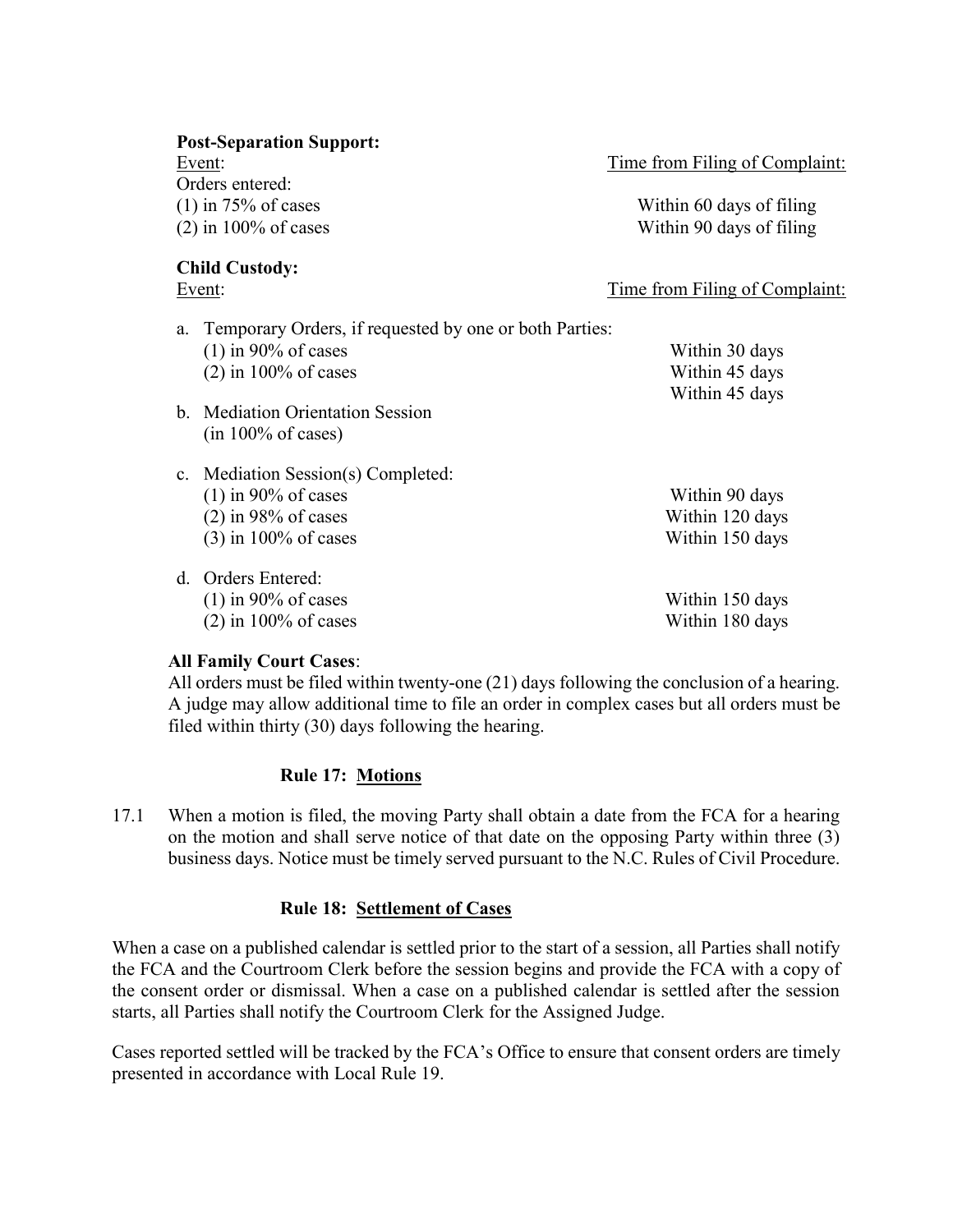#### **Rule 19: Presentation of Orders and Judgments**

- 19.1 The presentation of orders and judgments in ED cases shall be handled in accordance with [Local Rule 13.8.](file:///C:/Users/iaptmt/AppData/Local/Microsoft/Windows/Temporary%20Internet%20Files/Content.Outlook/E54J69DD/2013-06-04%20Local%20Rules%20Final%20(2).docx%23Rule13) When a case is settled at a judicial settlement conference, the order or judgment shall be presented to the settlement judge, not the assigned judge. In all other Domestic Cases, the order or judgment shall be submitted to the assigned Judge for signature within 21 business days after a decision is rendered or a settlement is reported to the Court, unless otherwise ordered by the Assigned Judge.
- 19.2 The FCA shall identify those orders that are delinquent and bring them to the attention of the Chief District Court Judge or Assigned Judge. After notice to the Parties and the opportunity to be heard, cases having orders identified as delinquent may be dismissed at the discretion of the Chief District Court Judge or Assigned Judge, or the Assigned Judge may order sanctions or impose penalties as deemed appropriate and allowed by law.
- 19.3 In all orders involving children, the Parties shall be referred to as "Mother," "Father," or another appropriate term indicating the Parties' relationship to the Children. In all orders not involving children—such as ED, PSS and alimony orders—the Parties shall be referred to as "Husband" and "Wife." This terminology should be used instead of or in conjunction with "Plaintiff" and "Defendant."
- 19.4 No judgment or order shall be presented to a judge until the opposing attorney or Party has had at least 7 calendar days to review it and has been advised of the date when the proposed judgment/order will be presented for signature. The 7 calendar days are stayed during approved secured leave of attorney. It shall be the duty of presenting attorney to ascertain from opposing attorney and certify to the Court that opposing attorney is not on secured leave. All judgments or orders that are presented to a judge (except consent orders) must be accompanied by Form CCF-[7, "Verification of Consultation with Opposing](http://www.nccourts.org/Courts/CRS/Policies/LocalRules/Documents/364.pdf)  [Attorney/Party.](http://www.nccourts.org/Courts/CRS/Policies/LocalRules/Documents/364.pdf)"
- 19.5 Orders and/or judgments submitted by attorneys for signature shall be delivered to the FCA. Attorneys or their designees must log-in the order on the provided log-in sheet. No order will be signed unless these procedures are followed. The drafting attorney shall submit a self-addressed stamped envelope with the proposed orders. File-stamped copies of orders that have been signed shall be returned to the drafting attorney by the FCA.
- 19.6 Every order and judgment shall be captioned with specificity as to type; for example "Temporary Custody and Child Support Order" or "ED Judgment and Order."
- 19.7 Orders and Consent Orders to withdraw as attorney of record shall list the current address, email address and telephone number of the client. Orders allowing withdrawal of attorney shall note that neither Party likely will receive a continuance of any proceeding on grounds of absence of attorney or lack of time for new attorney to prepare. Withdrawal shall not excuse an attorney from preparing any Order which he/she was previously directed to prepare and which has not been entered as of the withdrawal.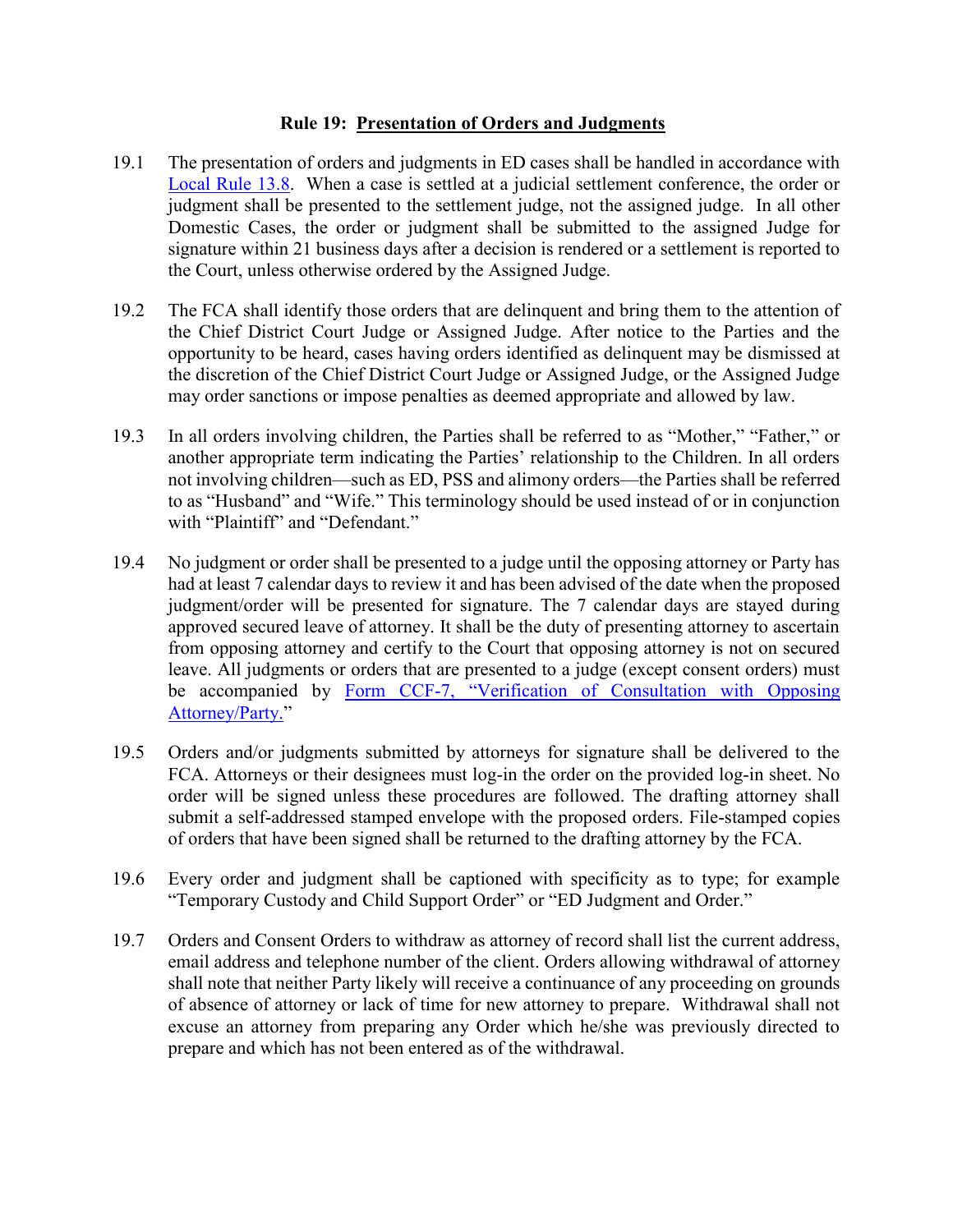#### **Rule 20: Written Communications with Judges**

- 20.1 Unless otherwise specifically requested by a Judge, written communications with a Judge shall be limited to the following circumstances:
	- (a) scheduling of a hearing, trial or conference with a Judge;
	- (b) tendering to a Judge a proposed Order for her or his consideration;
	- (c) objecting to the form of and/or requesting specific changes to a proposed Order previously tendered to a Judge;
	- (d) inquiring about the status of an Order; and
	- (e) requesting permission to submit additional legal authority or make additional legal arguments.
- 20.2 None of the communications identified above shall include any arguments regarding the merits of the case. Parties are specifically prohibited from attempting to argue, re-argue, or submit additional legal authority regarding the merits of a case unless specifically requested or permitted by the Judge.
- 20.3 In the event a request for permission to submit additional legal authority or to make additional legal arguments is granted, the Judge shall set a timetable and parameters for hearing additional arguments or receiving the additional legal authority.
- 20.4 All written communications with a Judge shall be contemporaneously served on the opposing Party in the same manner that it is sent to the Judge. Provided, communications tendered to a Judge by hand delivery may be served simultaneously on opposing Party via facsimile.
- 20.5 Attorneys shall provide their current email address to the FCA's Office, the Trial Court Administrator's Office and the Office of the Clerk of Court. This need not be done if an attorney's email address appears in the current edition of the Mecklenburg Bar Directory, as that email address will be deemed to be accurate.
- 20.6 Non-compliance with this rule will result in the correspondence being returned unread or subject the offending Party to sanctions as allowed by law and deemed appropriate in the discretion of the Assigned Judge.

## **Rule 21: Communication Between the FCA and Judges**

- 21.1 Oral and written communication between FCA and judges regarding pending cases shall be limited to administrative issues regarding:
	- (a) consolidation of a family's multiple cases;
	- (b) scheduling hearing and trial dates;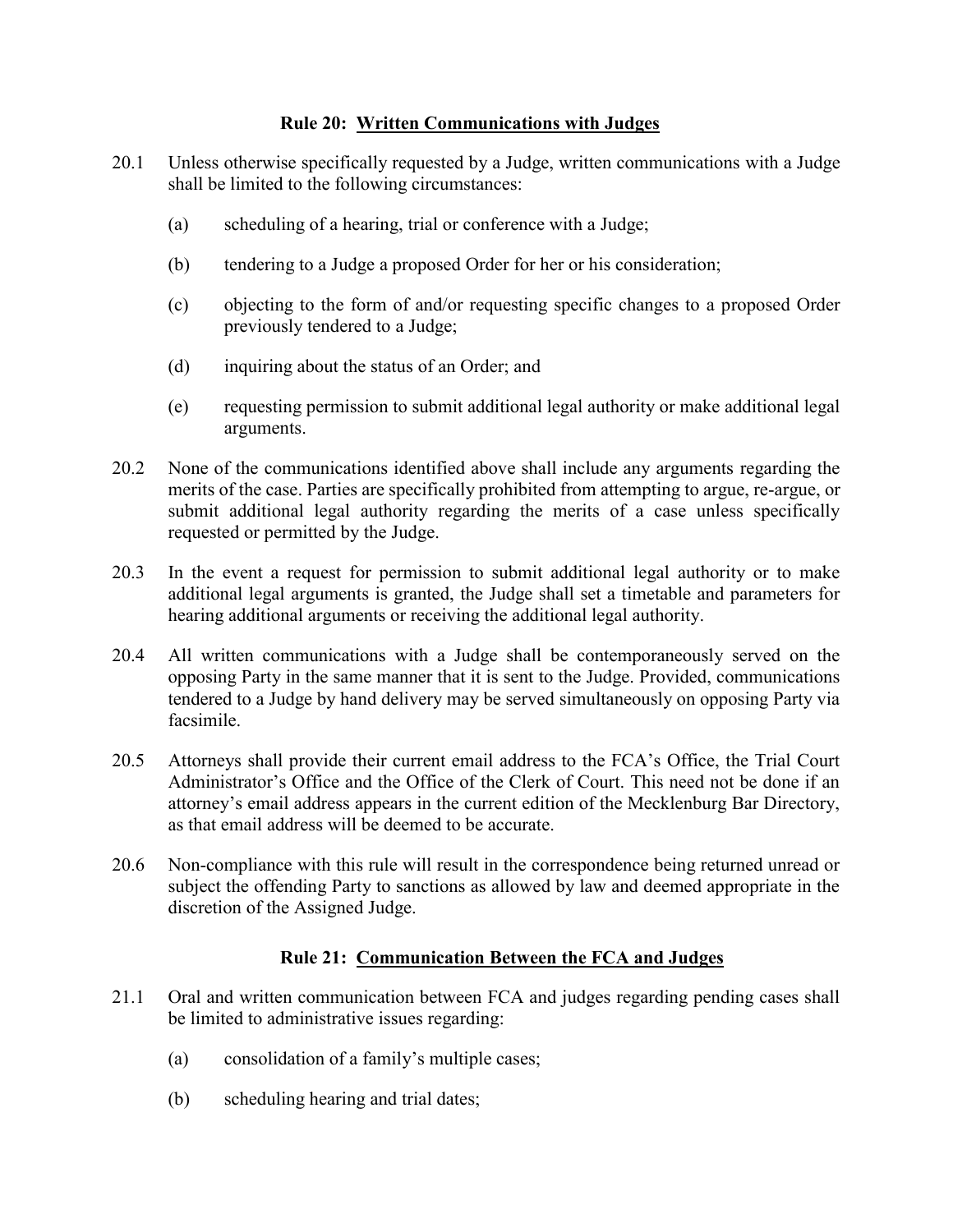- (c) Court-ordered services to families (including availability, scheduling, and attendance of appointments);
- (d) Court deadlines and timely filing of Court documents, reports, orders, etc.; and
- (e) Compliance of judicial requests.
- 21.2 The FCA shall refrain from communicating information to judges that may jeopardize or compromise judicial neutrality in any way. This includes but is not limited to communications regarding merits of a case and personal opinion or bias of any individual involved in the case.

## **Rule 22: Sanctions**

Failure to comply with any section of these rules shall subject an action to dismissal or other sanctions allowed by law and deemed appropriate at the discretion of the Assigned Judge.

## **Rule 23: Unbundled Services**

Attorneys are permitted to provide limited scope "unbundled" services to Pro Se Litigants. They may give legal advice and drafting assistance, including filling out legal forms and providing subpoenas, without appearing as attorney of record. They may advise regarding strategy, tactics and techniques of litigation.

Attorneys who undertake such a role should be aware that an attorney-client relationship would generally be formed under such circumstances, and the Rules of Professional Conduct, particularly those concerning confidentiality and conflict of interest, would apply. The attorney must, of course, act competently in offering advice and assistance; for example, the attorney should caution the client against undertaking a matter too difficult for the client to handle as a Pro Se Litigant.

Attorneys are encouraged to put each agreement for unbundled services in writing, obtain the client's signature, and include the signed agreement in the court file.

Should the attorney enter a limited appearance, s/he should be careful to withdraw in a manner that makes it clear to the court, court personnel and other attorney that s/he is no longer in the case. Telephone calls inquiring about the attorney's status in the case should be promptly returned, to avoid an unwelcome summons to court.

See [RPC 114 \(July 12, 1991\)](http://www.ncbar.com/ethics/ethics.asp?page=19&from=1/1991&to=12/1991), North Carolina State Bar Lawyer's Handbook (2001).

## **Rule 24: Entering an Appearance**

If an attorney is retained after a matter has appeared on a printed calendar, he/she shall promptly notify opposing attorney, the FCA and the courtroom clerk that he/she will be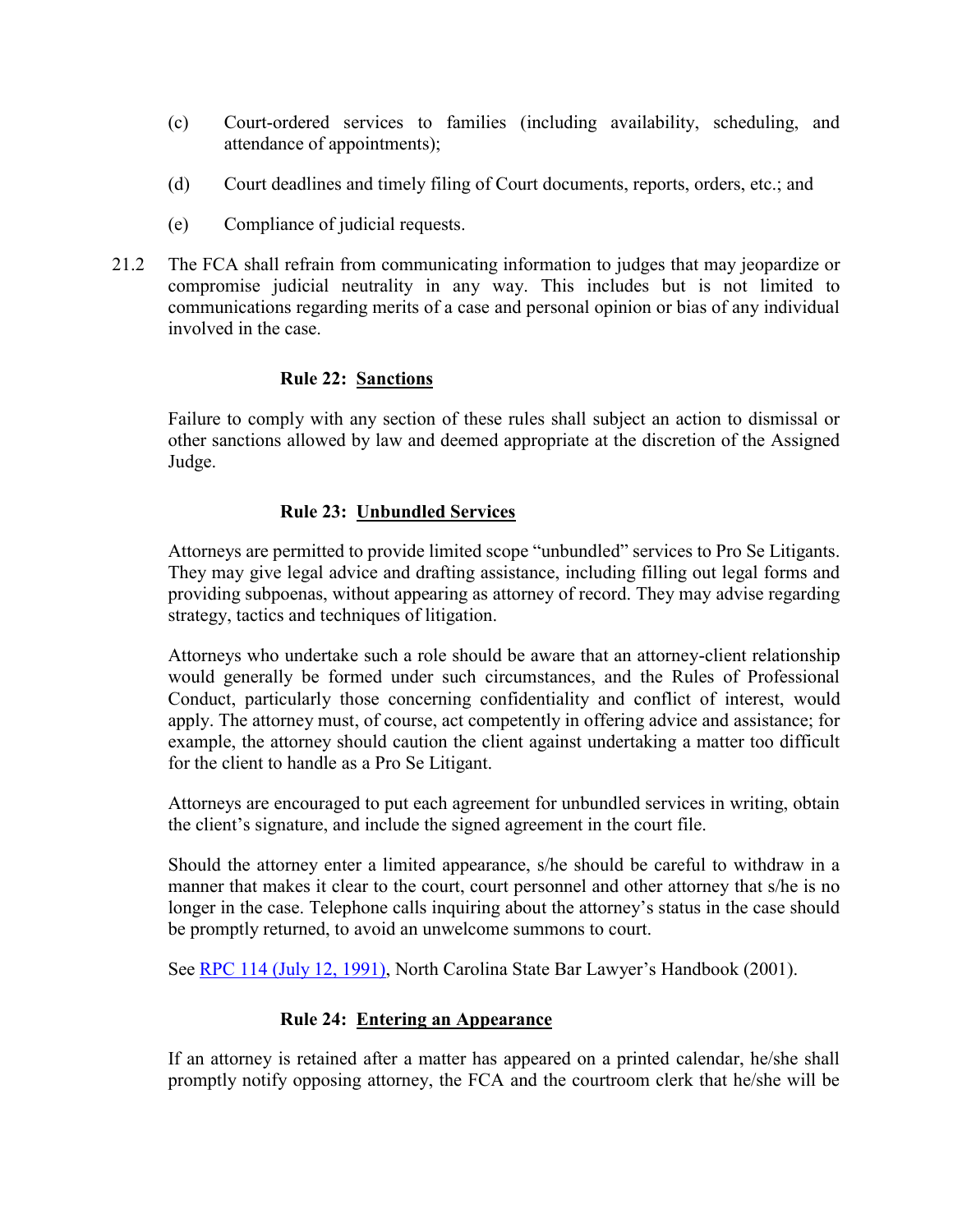appearing in the case. Cases will likely not be continued for attorney's unreadiness or unavailability.

These rules supersede all previous Local Rules concerning Domestic Cases, and are effective as of the  $1<sup>st</sup>$  day of July, 2013.

Chief District Court Judge